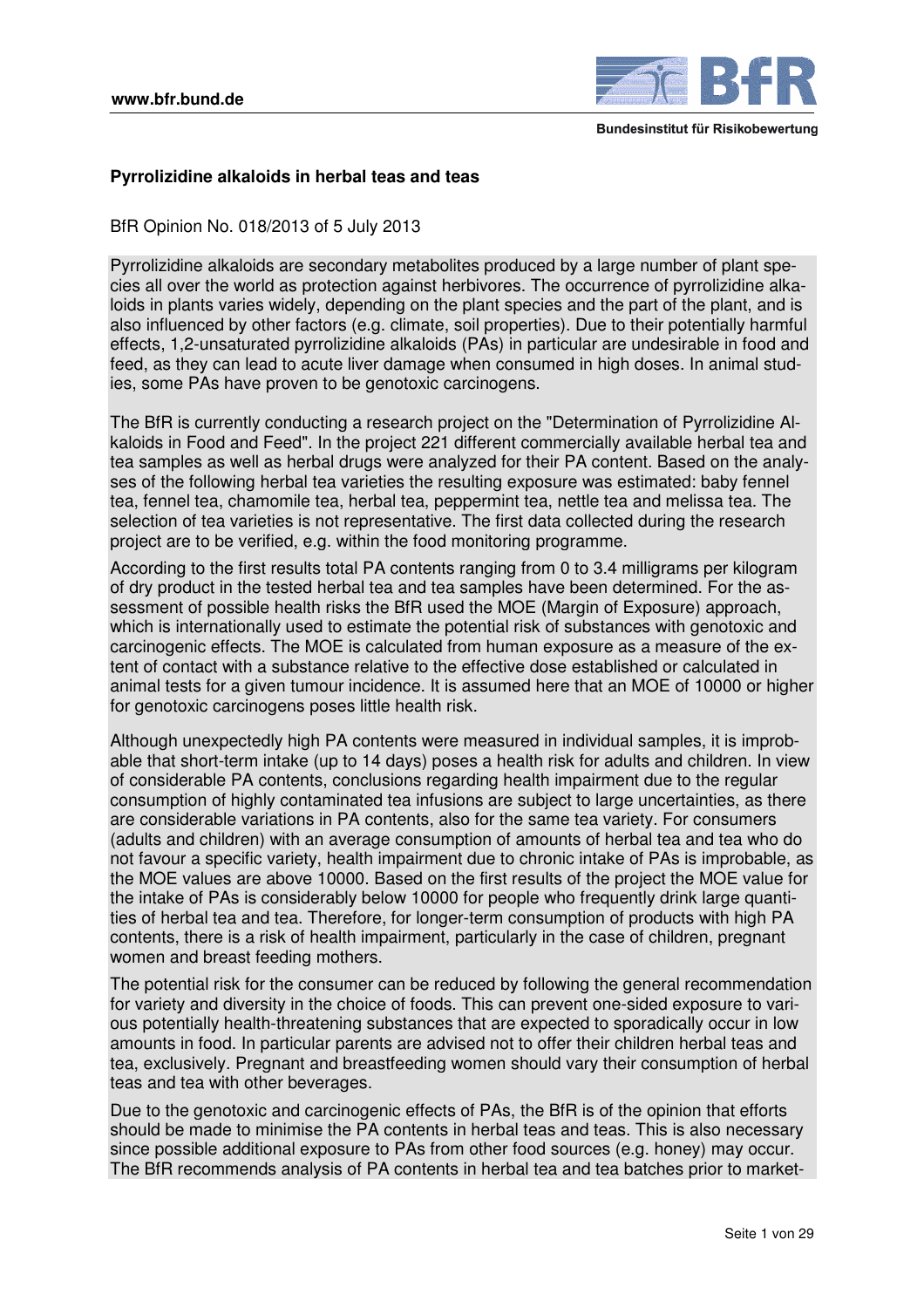

ing and research to uncover the cause of the high PA contents in the products in question by the economic operators. The food control authorities should analyze PA levels in tea and herbal tea available on the market.

|    | 追 313                                                                                                                 | <b>BfR</b> risk profile:<br>Occurrence of pyrrolizidine alkaloids in herbal tea and tea varieties<br>(Opinion no. 18/2013) |                                                          |                                                                        |                                                          |                                                               |  |
|----|-----------------------------------------------------------------------------------------------------------------------|----------------------------------------------------------------------------------------------------------------------------|----------------------------------------------------------|------------------------------------------------------------------------|----------------------------------------------------------|---------------------------------------------------------------|--|
| A  | <b>Affected group</b>                                                                                                 | General population, pregnant women, breastfeeding women,<br>children                                                       |                                                          |                                                                        |                                                          |                                                               |  |
| B  | <b>Probability of health</b><br>impairment due to the<br>longer-term consumption<br>of products with high<br>contents | Practically<br>Ruled out                                                                                                   | Improbable                                               | <b>Possible</b>                                                        | Probable                                                 | Certain                                                       |  |
| C. | Severity of health impair-<br>ment due to the longer-<br>term consumption of<br>products with high con-<br>tents      | The severity of the impairment may vary.                                                                                   |                                                          |                                                                        |                                                          |                                                               |  |
| D  | <b>Robustness of the avail-</b><br>able data                                                                          | High:<br>the most important data is avail-<br>able and is free of contradictions                                           |                                                          | Average:<br>some important data is<br>missing or is contra-<br>dictory |                                                          | Low:<br>much important data is missing or<br>is contradictory |  |
|    | <b>Possibility of consumer</b><br>control [1]                                                                         | Control not necessary                                                                                                      | Can be controlled by<br>taking precautionary<br>measures |                                                                        | Can be controlled by<br>refraining from con-<br>sumption | Not controllable                                              |  |

Text fields with dark blue background highlighting characterise the properties of the risk assessed in this opinion (for more detailed information, please refer to the text in BfR Opinion No. [No./Year] dated [Day/Month/Year).

#### **Explanations**

**The risk profile is designed to visualise the risk outlined in the BfR Opinion. It is not designed to permit risk comparisons. The risk profile should only be read in conjunction with the opinion.**

#### **Line E - Possibility of consumer control**

[1] – The food producers are called upon to minimise contents of pyrrolizidine alkaloids (Consumers cannot control these contents.) Parents are advised not to exclusively offer their children herbal teas and tea. Pregnant and breastfeeding women should vary their consumption of herbal teas and tea with other beverages (precautionary measure).

The details in the line "Possibility of consumer control" are not to be seen as a recommendation of the BfR but are of descriptive character. The BfR has outlined recommendations for action in its Opinion.

FEDERAL INSTITUTE FOR RISK ASSESSMENT (BfR)

# **1 Subject of the assessment**

The BfR is currently conducting a research project on the "Determination of Pyrrolizidine Alkaloids in Food and Feed". In the frame of this project 221 different commercially available herbal tea and tea samples<sup>1</sup> as well as herbal drugs (184 herbal tea and tea samples from food retailers and 37 "medicinal teas" from pharmacies) were analysed for the content of 1,2 unsaturated pyrrolizidine alkaloids (PAs)<sup>2</sup>. The samples were not collected by representative sampling of the corresponding products on the German market.

 $\frac{1}{2}$  The terms "herbal tea" and "tea" correspond to the definitions in the guidelines (1)

 $^2$  In the following, PAs are used to designate pyrrolizidine alkaloids with 1,2-unsaturated base structure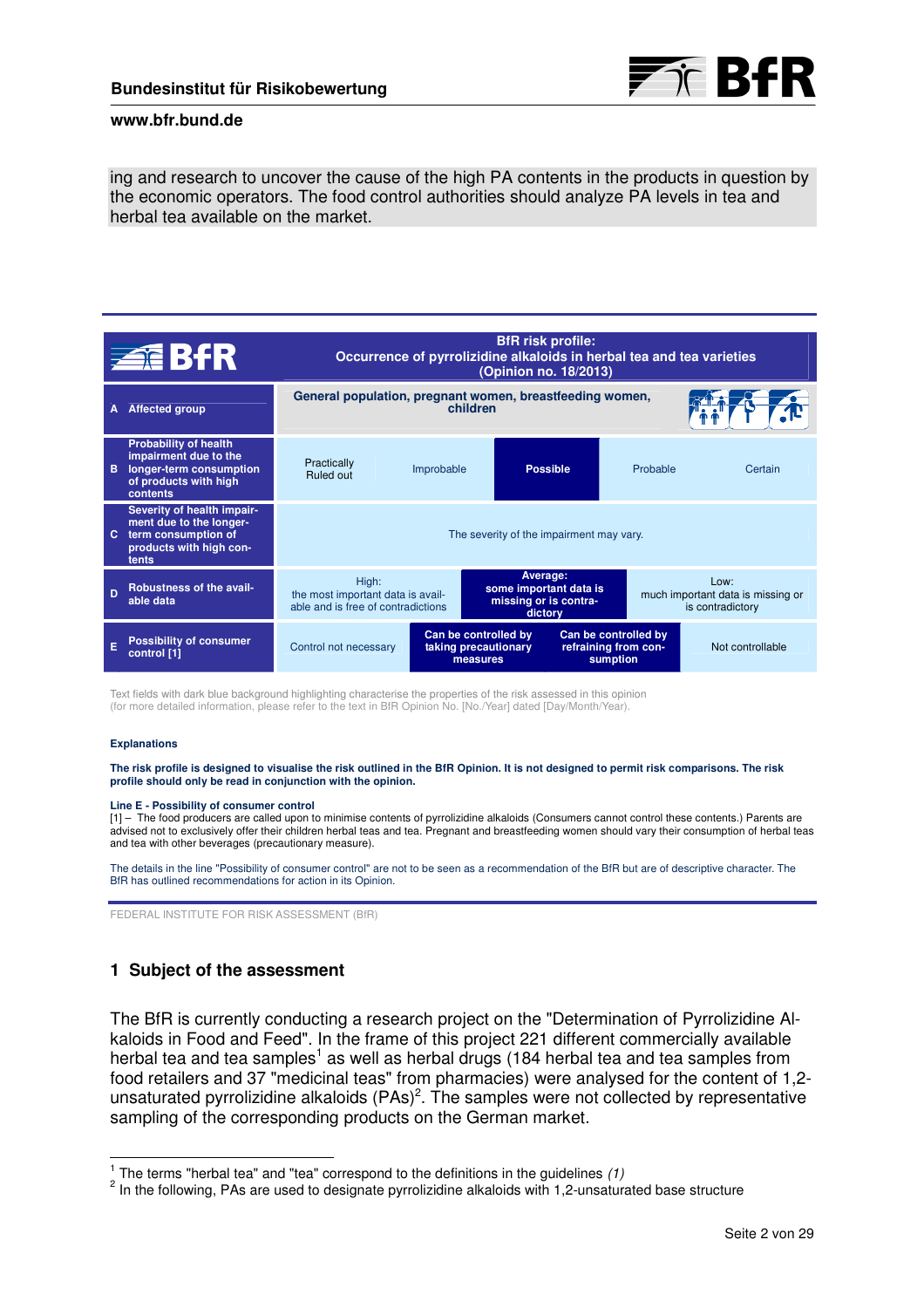

Those PA which are commercially available as standard substances were determined by the used analytical method. The determined compounds are intermedine, lycopsamine, heliotrine, heliotrine-N-oxide, echimidine, lasiocarpine, lasiocarpine-N-oxide, monocrotaline, monocrotaline-N-oxide, retrorsine, retrorsine-N-oxide, trichodesmine, seneciphylline, seneciphylline-N-oxide, senecionine, senecionine-N-oxide and senkirkine. For each sample, the total PA content was calculated as the sum of measured individual contents.

The following herbal tea varieties were included in the estimation of exposure: baby fennel tea, fennel tea, chamomile tea, herbal tea, peppermint tea, nettle tea and melissa tea. Other tea varieties (e.g. green tea, rooibos tea, black tea) were not included in the exposure estimation due to the small number of samples.

# **2 Findings**

Based on the first results of non-representative surveys within the framework of the BfR research project, total PA contents from 0 to 3430 µg/kg dry matter were measured in the herbal tea and tea samples. Although unexpectedly high PA contents were measured in individual herbal tea and tea samples, it is seen as improbable that this poses an acute health risk, even in high doses.

In view of the genotoxic and carcinogenic effects of PAs, efforts should be made to minimise the PA contents in herbal teas and teas and thus minimizing the potentially higher cancer risk of frequent consumers and in particular of children, whose higher sensitivity to PA-related effects should be taken into account. This is also necessary since possible additional exposure to PAs from other food sources may occur (e.g. honey).

In the assessment of long-term intake, the BfR continues to use the MOE approach (Margin of Exposure)<sup>3</sup>, which is the international standard for estimating the potential risk of substances with genotoxic and carcinogenic effects. Based on animal studies, it is assumed that an MOE value of 10000 or higher for genotoxic carcinogens poses little health risk. According to the results of the BfR research project, the MOE value for PA intake by adults and children would be considerably below 10000 for frequent consumers of certain herbal tea and tea infusions.

Based on the available data, the BfR concludes that those adults and children who belong to the frequent consumers of herbal tea infusions are possibly at increased cancer risk, particularly if they consume products with high PA contamination over longer periods of time.

The BfR once again recommends that the total exposure of consumers to genotoxic and carcinogenic PAs from various food sources should be kept as low as possible.

In order to avoid the marketing of contaminated batches and to protect the consumer, it is recommended that herbal tea batches that are to be brought onto the market be checked for PA content beforehand.

Research activities to uncover the cause of the high PA content in the products in question by economic operators is regarded as essential. These include botanical analysis of the plant

 3 The MOE approach (Margin of Exposure) is a method used to describe the risk occurring due to exposure to carcinogenic and/or genotoxic substances in food. The MOE value is the ratio of the following two factors for a specific population: the smallest dose with which a minor but measurable negative effect is observed and the level of exposure to the substance in question. The higher the MOE value, the lower the potential health risk to the consumer (2).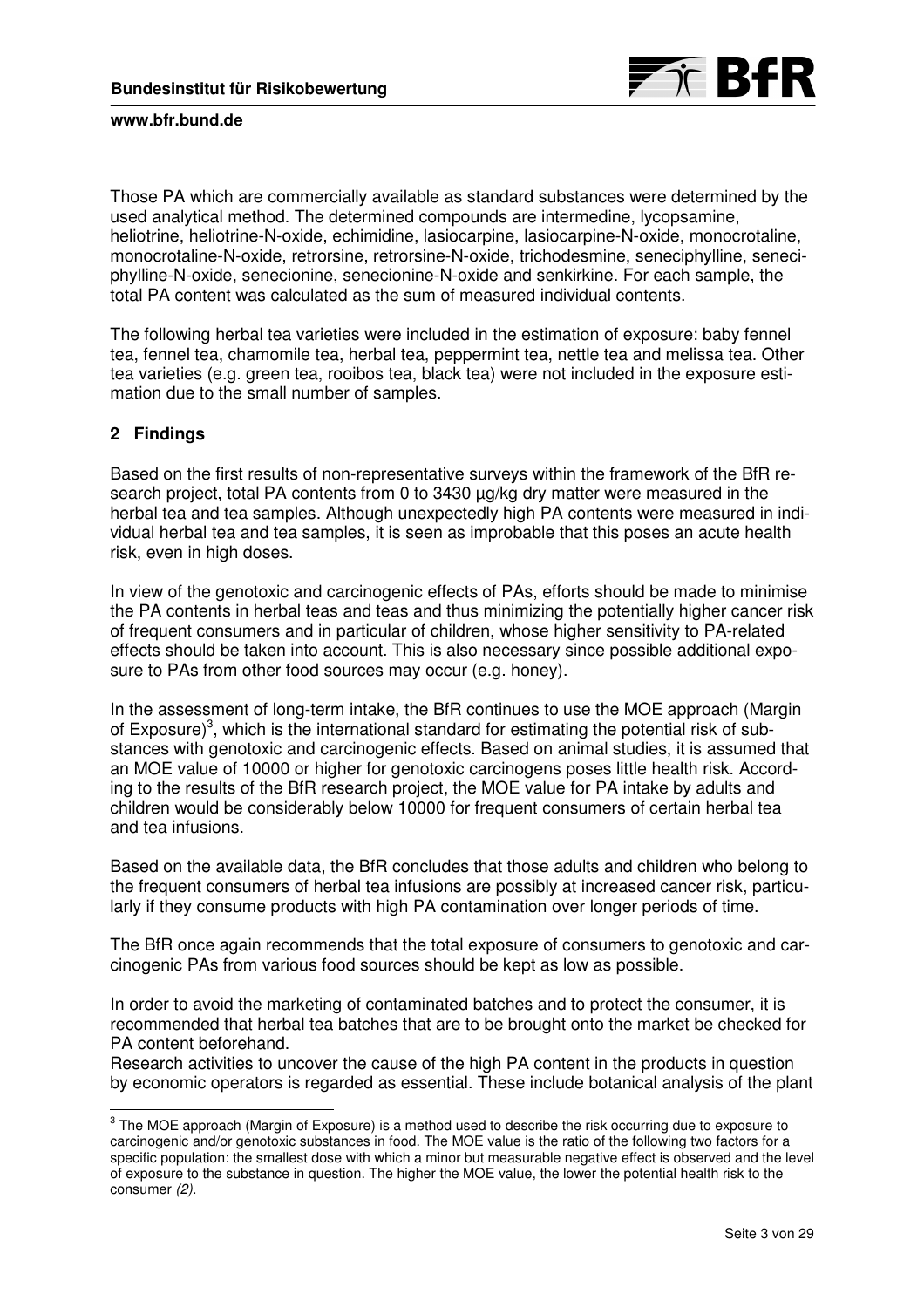

material to which the occurrence of the PAs found in the herbal tea and tea samples is attributed as well as a review of "good agricultural harvesting practice".

In general, the possibility of reducing PA contents through improved cultivation, harvesting and cleaning methods should be reviewed.

The BfR also recommends that the food control authorities should perform checks to determine the PA contents of herbal tea and tea samples. Furthermore, the gathering of representative data on PAs in herbal tea and tea samples as part of the food monitoring process is recommended.

# **3 Statement of reasons**

# **3.1 Risk assessment**

# **3.1.1 Agent**

Pyrrolizidine alkaloids are secondary plant compounds and are undesirable substances in food and feed (3-5). Over 500 different pyrrolizidine alkaloids and their N-oxides are known (6), and their occurrence is expected in more than 6000 plant species based on chemotaxonomic considerations (7). Plants containing pyrrolizidine alkaloids primarily belong to the Asteraceae, Boraginaceae and Fabaceae (Leguminosae) (8).

Pyrrolizidine alkaloids are taken to mean esters from a 1-hydroxymethylpyrrolizidine (necine base) and aliphatic monocarbon or dicarbon acids (necine acids). Depending on the esterification of one or both hydroxyl groups, pyrrolizidine alkaloids can occur as monoesters or diesters. Esterification with two carboxyl groups of a dicarbon acid results in a cyclical diester. Depending on the structure of the necine base, a distinction is primarily made between pyrrolizidine alkaloids of the retronecine, heliotridine, otonecine or platynecine type (Figure 1). Pyrrolizidine alkaloids of the retronecine and heliotridine type are diastereomers at position C-7 (9).



Retronecine type **Heliotridine type** Otonecine type Platynecine type

Retronecin-Typ Heliotridin-Typ Otonecin-Typ Platynecin-Typ

### **Figure 1: Structural formula of important necine bases**

### **3.1.2 Risk potential**

The current knowledge on toxicology, which is summarized in the following, forms the basis for the health assessment of pyrrolizidine alkaloids in food including herbal tea and also formed the basis for previous BfR opinions on this topic (10, 11).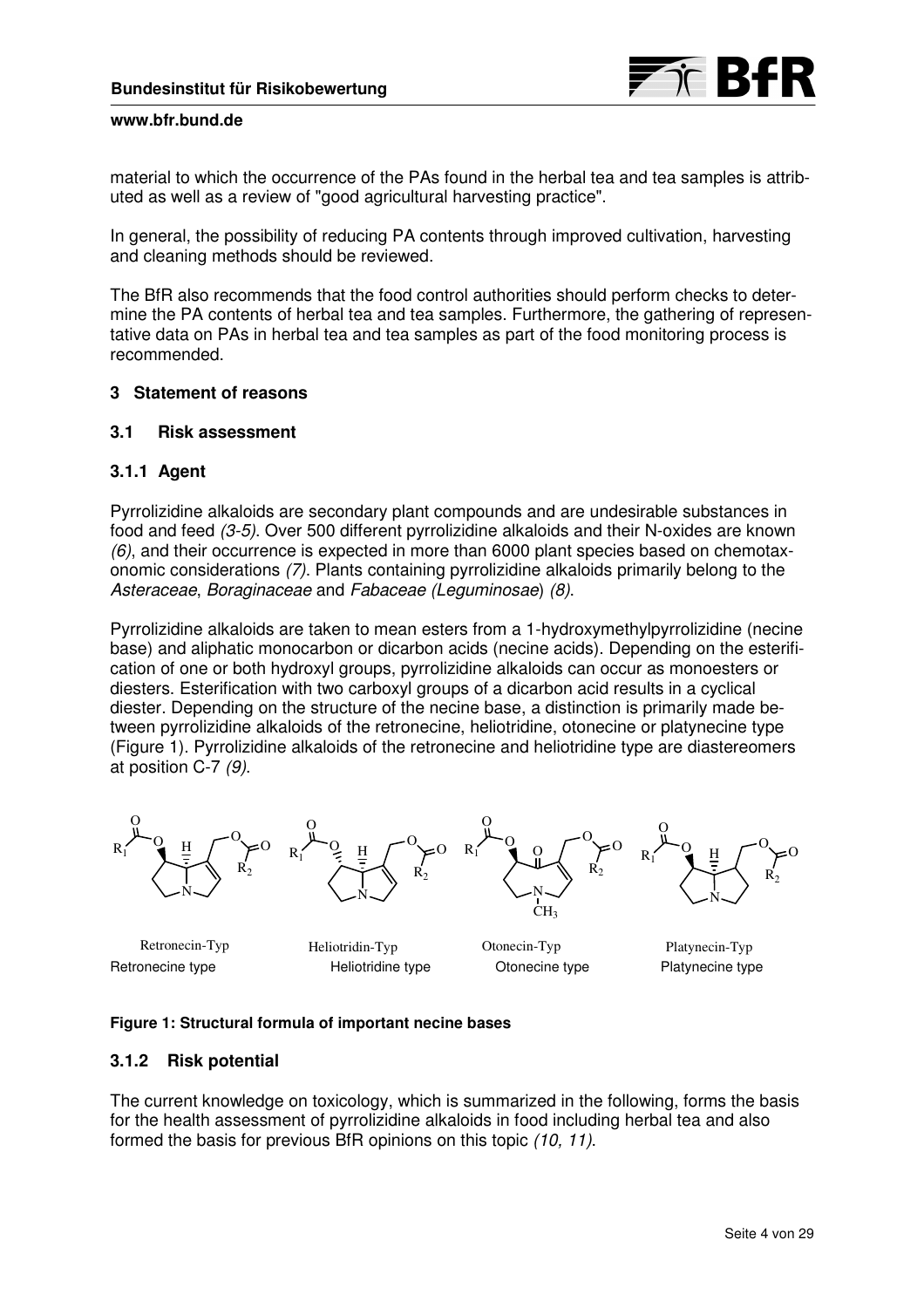

# **3.1.2.1 Structural chemical basics**

The following structural features are characteristic for the typical toxic effects of pyrrolizidine alkalloids which are transmitted to the liver and partly also the lung  $(3, 4, 12-14)$ :

- $\triangleright$  Double bonding in the 1,2-position of the pyrrolizidine ring,
- $\triangleright$  Esterification of the hydroxymethyl group at C-1 of the ring system or if present - the hydroxyl group at C-7,
- $\triangleright$  Branching of the alkyl side chain in at least one of the esterified carboxylic acids.

Pyrrolizidine alkaloids with 1,2-unsaturated necine structure esterified with at least one branched  $C_5$ -carboxylic acid are associated with hepatotoxic, carcinogenic and mutagenic effects (13, 15). This includes the unsaturated pyrrolizidine alkaloids of the retronecine, heliotridine and otonecine type but not the saturated pyrrolizidine alkaloids of the platynecine type (Figure 1).

It is generally considered that the effects of esters of the hydroxymethyl group at C-1 (monoester) are enhanced if a second OH group is present in position C-7 of the necine. The effect is believed to be further strengthened if this OH group is also esterified (diester). The strongest toxic and carcinogenic effects are attributed to cyclic diesters (12, 13, 16). With the exception of pyrrolizidine alkaloids of the otonecine type, the plants in question generally contain combinations of the free unsaturated pyrrolizidine alkaloids with their N-oxides  $(6)$ . The oral toxicity of the latter substances is regarded as to be comparable to that of the reduced form of the alkaloids, to which they are metabolised in the colon by reductases.

### **3.1.2.2 Toxicokinetics and mode of action**

In animal experiments, PAs are generally rapidly absorbed following peroral intake. Following partial metabolism, excretion occurs primarily via the kidney and to a lesser extent in the faeces (14). The PAs remaining in the organism mainly take the form of metabolites bound to tissue components (3).

No quantitative data is available on the oral bioavailability of PAs in humans. In vitro data suggests that both activation and detoxification take place.

The PAs are metabolised to pyrrole derivatives through hydrolysis, N-oxidation and dehydrogenation of the pyrrolizidine ring. The necine acids released during hydrolysis do not appear to be of toxicological relevance. Any N-oxide metabolites that are formed are highly soluble in water and are excreted extremely quickly in the urine, and this metabolic pathway is therefore seen as a detoxification pathway. The transformation of the uncleaved esters to toxic pyrrolic esters in the liver due to mixed-function oxidases, however, constitutes a toxification reaction. Pyrroles of this type are highly reactive alkylating agents that can react with nucleophilic groups of nucleic acids and proteins to form adducts and are considered active metabolites that are the cause of the hepatotoxic, hepatocarcinogenic and mutagenic effects of PAs (4, 14, 16-21).

The mechanism behind the carcinogenic effect (direct or indirect DNA effects) is not yet known. The fact that PAs also cause extrahepatic lesions is attributed to the hydrolysis of the pyrrolic esters, which forms carcinogenic and developmental-toxic pyrrolic alcohols like  $(\pm)$ 6,7-dihydro-7-hydroxy-1-hydroxymethyl-5H-pyrrolizine (DHP) (3, 14). The latter are less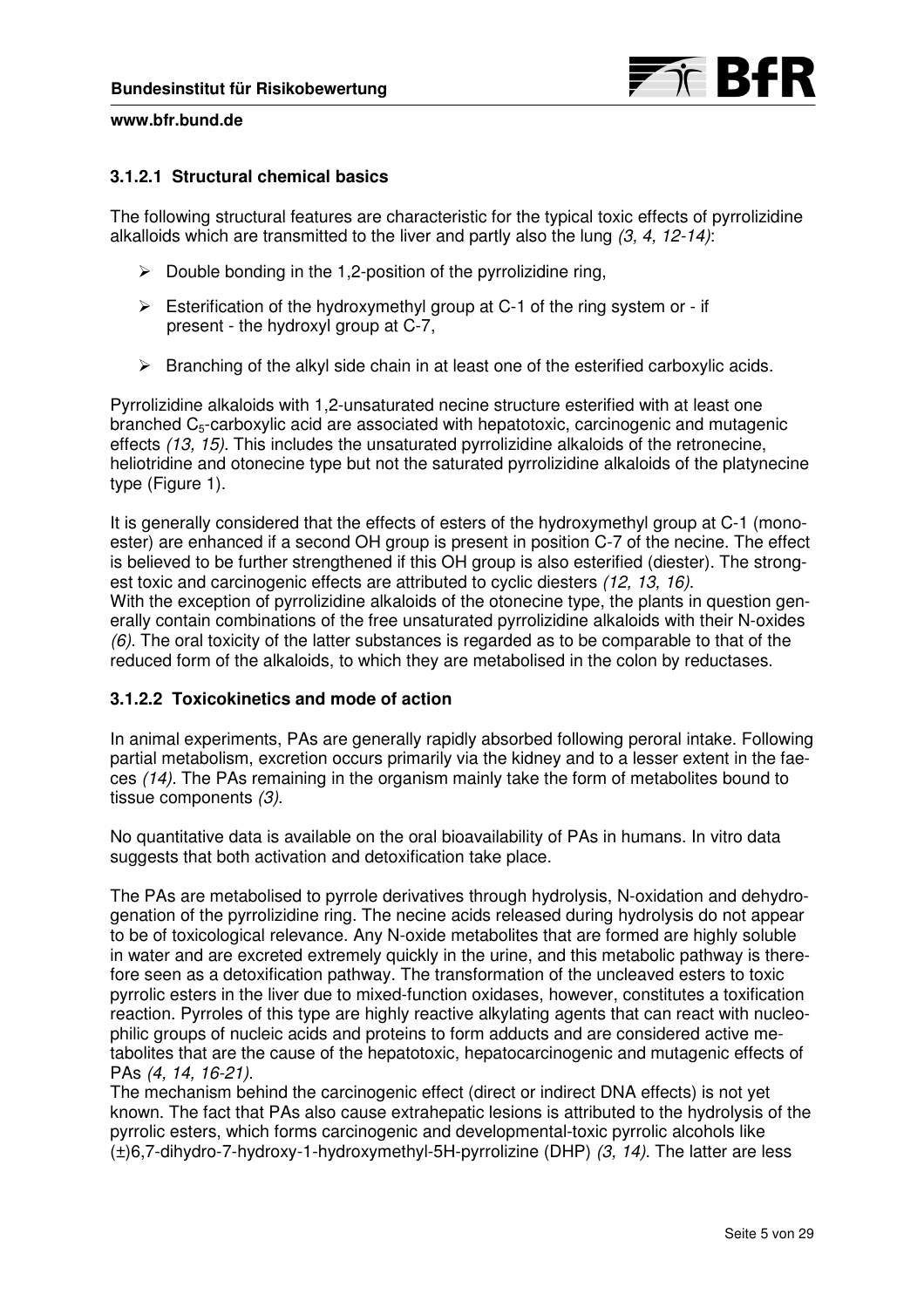short-lived and more readily water-soluble than the pyrrolic esters, which means that they are more easily distributed in the human body (3, 14).

Species differences with regard to sensitivity to PA-induced toxicity are attributed to differences in the balance between detoxifying and toxic metabolism paths (20). In vitro studies in which the metabolism of riddelliine to DHP and riddelliine-N-oxide occurred in the presence of human liver microsomes to a similar extent as with rat liver microsomes (19) are, like similar findings with retrorsine, retrorsine-N-oxide, riddelliine-N-oxide and monocrotaline-N-oxide (18), seen as an indication that findings from rat experiments on tumour induction by PAs are relevant to humans.

Unsaturated PAs and its pyrrole derivatives cross the placenta and pass to breast milk. Rat foetuses and nursed male rats whose mother animals were feed with unsaturated Pas, exhibited e.g. acute and chronic liver damage (3).

# **3.1.2.3 Toxicity in humans and animals**

Various data on the toxicology of unsaturated PAs hve been published based on health impairments to humans and livestock observed around the world due to the intake of plant species containing unsaturated PAs (country-specific intake as food or medication, contamination of food or feed) as well as relevant feeding studies. For information on this, we refer primarily to the corresponding monographs and review studies(3, 4, 14, 16, 22-24). Liver diseases with fatalities, some of them epidemic, have been observed in Pakistan, India and Afghanistan, which only recently saw another regional outbreak (25) following the consumption of grain contaminated with the seeds of Heliotrope (Heliotropium spp.) or Crotalaria varieties, and there have been cases of endemic poisoning in Jamaica from so-called "bush teas" containing parts of Crotalaria and Common groundsel (Senecio). Examples from livestock management include the frequent occurrence of liver cirrhosis in slaughtering cattle who have eaten Alpine ragwort (*Senecio alpinus*) with hay and silage as well as the senecioses associated with liver degeneration described in horses after the intake of Senecio varieties during grazing (3, 16, 26-31).

The toxic effects of unsaturated PAs consumed in large doses over a short period of time are manifest in humans chiefly in liver in the form of veno-occlusive changes (veno-occlusive disease, VOD), and the occlusion of the central subobular liver veins is pathognomonic. The toxicity signs are frequently not observed until several days after exposure, which means it is often difficult to identify the cause of poisoning. The initial clinical signs of acute and subacute intoxication are increasing pain in the upper abdomen, the rapid development of ascites within the space of a few days and sometimes oliguria and oedemas at the feet. Accompanying symptoms may be nausea and vomiting, and more seldom jaundice and fever. Enlargement and hardening of the liver is generally observed after a few weeks, often in combination with massive pleural effusion. In addition to VOD, some PAs (e.g. monocrotaline) also induce pulmonary arterial hypertension, which can result in acute right-heart failure (Cor pulmonale) (3, 4, 26).

The acute form of the disease has a high mortality rate, with death occurring anywhere between 2 weeks and over 2 years following exposure. Full recovery from hepatic VOD is possible. A chronic disease can develop among survivors of an acute hepatic VOD or with longterm intake of small quantities of unsaturated PAs and result in liver cirrhosis. This is nonspecific, thus a causal diagnosis is also difficult in these cases. Children appear to be more sensitive than adults (see 3.1.2.3.1) (4, 32-34). Similar findings were documented in experiments on rats (14). In pathological terms, acute intoxication with unsaturated PAs is charac-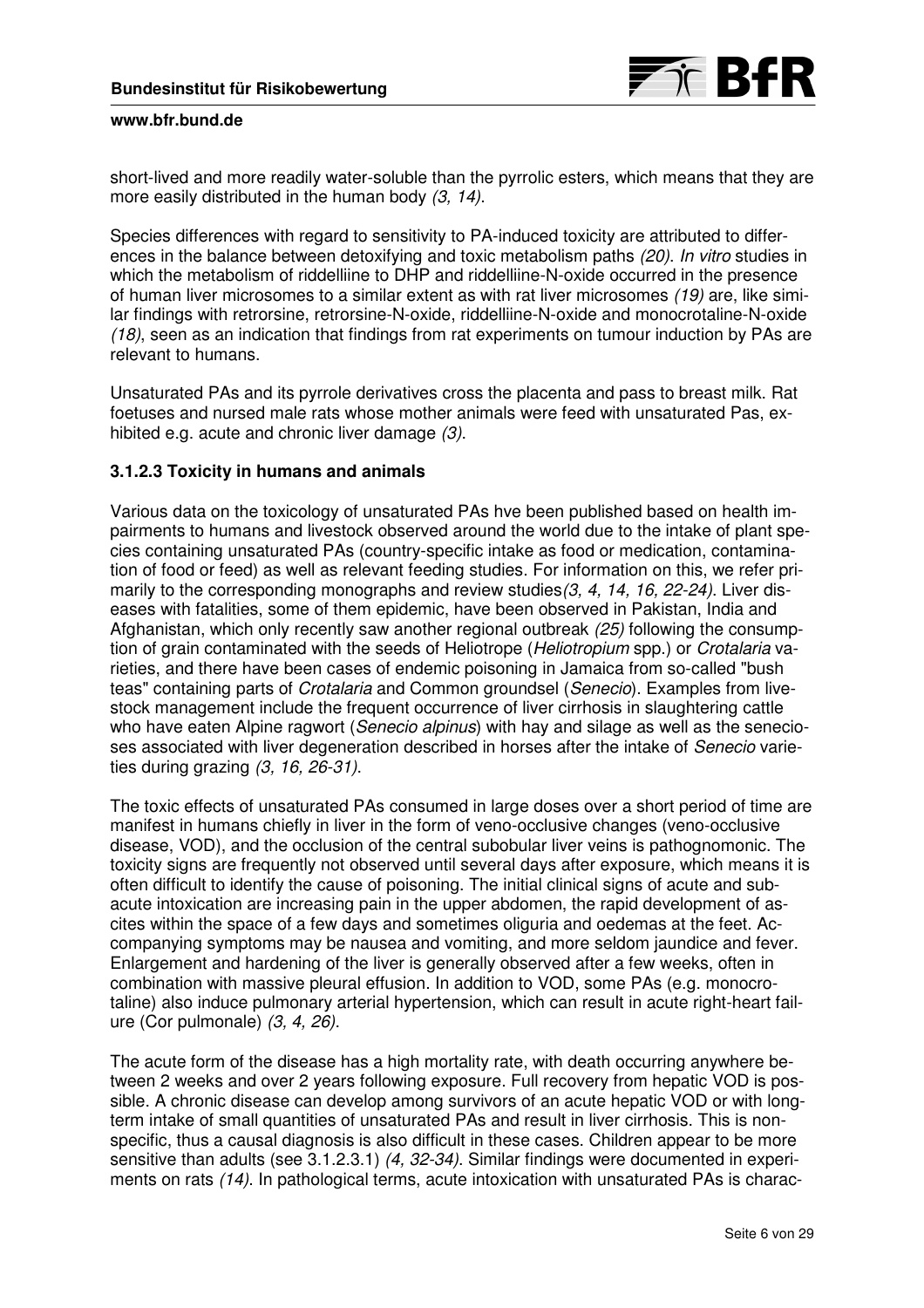

terised by lobule-central toxic liver cell necrosis (3, 4, 16). Values for the LD 50 of PAs following intraperitoneal (i.p.) administration can be found in Mattocks (4). Studies have been conducted with retrorsine-N-oxide after peroral administration in which an LD 50 of 48 mg/kg body weight (bw) (administration over the course of seven days) was observed in rats (4).

Enlarged hepatocytes with big hyperchromatic cell nuclei are typical for the chronic liver toxicity of unsaturated PAs in animals. This is seen as a morphological manifestation of the antimitotic effect of unsaturated PAs and is not found in humans (3). In a chronic rat study in which riddelliine was administered by gavage (treatment on 5 days per week for 105 weeks), a no-observed-adverse-effect-level (NOAEL) of 0.01 mg/kg bw/day (hepatocytomegaly at 0.033 mg/kg bw/day) was found for non-neoplastic changes (24).

Animal experiments give clear evidence of the carcinogenic effect of certain unsaturated PAs (lasiocarpine, monocrotaline, riddelliine) and a corresponding risk is considered to exist for humans (3, 16, 22-24, 35, 36). In the case of other unsaturated PAs, the animal experiments using the compound itself or its active metabolites also indicate a carcinogenic effect (e.g. isatidine, jacobine, retrorsine, seneciphylline, senkirkine, petasitenine), but the data are incomplete (3, 22, 36, 37). In many cases, compounds that showed themselves to be carcinogenic in animal experiments also had positive results for mutagenicity testing (3, 38). The lowest BMDL10 (benchmark dose lower confidence limit 10%) of 0.073 mg/kg bw/day was derived from a carcinogenicity study using lasiocarpine based on findings in male rats (35, 39). In this study, doses of 7, 15, and 30 mg lasiocarpine/kg (equivalent to 0.35, 0.75 and 1.5 mg/kg bw/day) was administered orally to Fischer 344 rates over 104 weeks. Liver angiosarcomas were observed in 13 out of 23 male and 2 out of 23 female rats in the highest dose, 11 out of 23 male and 7 our of 24 female rats in the medium dose and 5 out of 24 male and 8 out of 22 female rats in the lowest dose (35).

The embryotoxic effect of certain PAs is known from animal experiments, but the data is scarce and there are no insights into possible developmentally related toxic effects in humans (3, 4).

# **3.1.2.3.1 Poisoning in humans**

Based on the description of poisoning cases following the intentional or accidental intake of plants containing PAs, information is scarce allowing only limited conclusions with regard to the doses of unsaturated pyrrolizidine alkaloids that can lead to toxicity in humans following short or long-term exposure (3, 5).

# Acutely toxic doses

Only two cases are described in the literature that contain robust details about the dose regarding poisoning following short-term exposure(4 to 14-day). The cases in question are the disease of a 6 month-old girl (body weight: 6 kg) and a 2 month-old boy (body weight: unknown), both of Mexican-American origin, who were given Senecio longilobus as a herbal tea (40-42). The girl initially exhibited ascites and pleural effusion, followed by sinusoidal liver fibrosis after 2 months and liver cirrhosis 6 months later. The boy suffered from haematemesis, developed jaundice with pronounced hepatomegaly, exhibited central nervous cramps, bradycardia and apnoea periods and died after 6 days.

Referring to their dry weight, the herbal teas contained 0.3% PAs (mainly riddelliine) and 1% N-oxides (mainly of retrorsine, in lesser amounts from seneciphylline and senecionine) in the first case and 0.5% PAs and 1% N-oxides in the second. Based on the findings of analysis of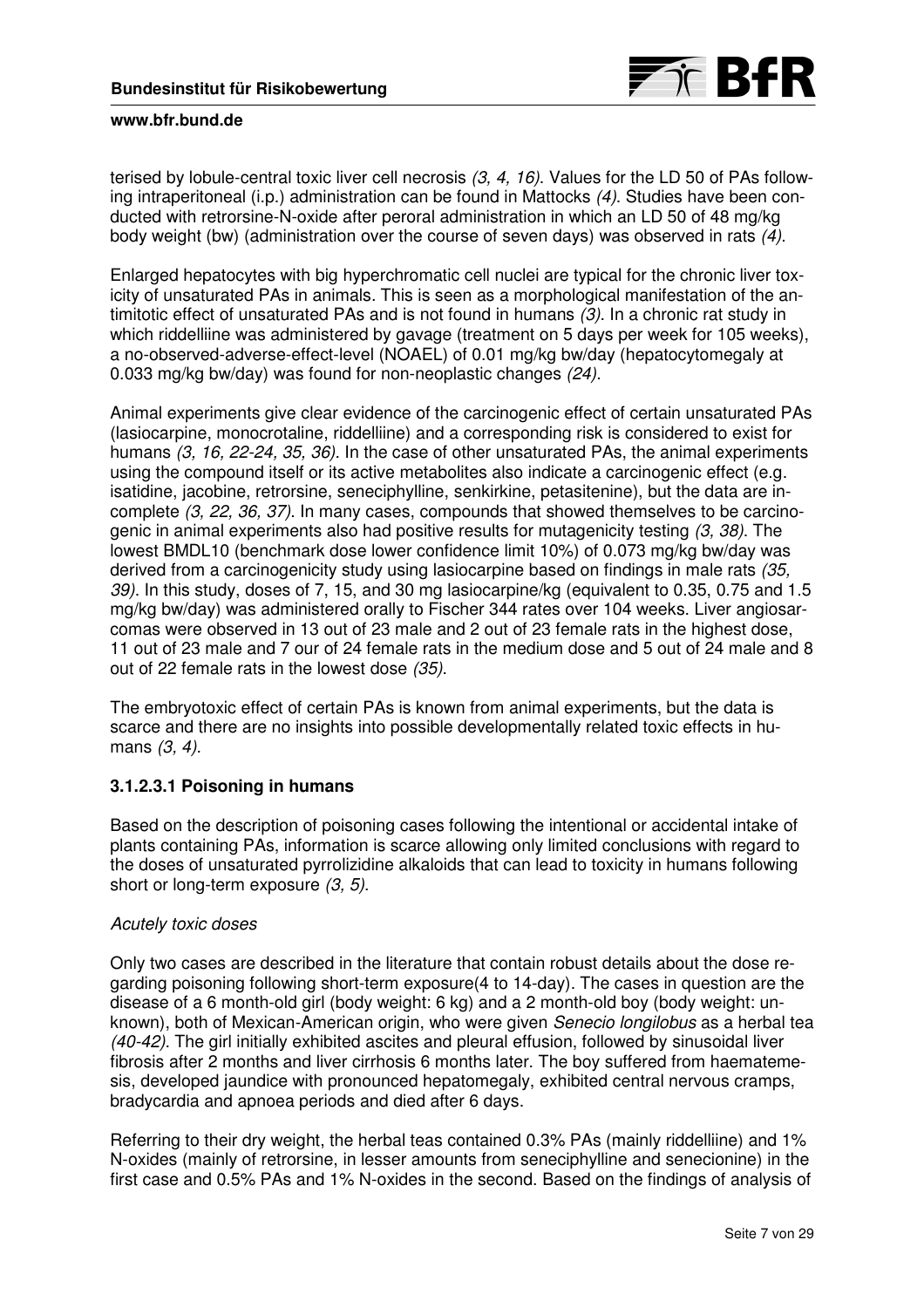

the herbal tea infusions and the administration schedule, it was calculated that the girl weighing 6 kg ingested a total of between 70 and 147 mg, equivalent to 12 - 25 mg/kg bw over a 2 week period, while the boy (assumed body weight: 5.5 kg) (3) ingested a total of approx. 66 mg, equivalent to 17 mg/kg bw of PAs over a period of 4 days. This supplies an estimated daily dose of 0.8 - 1.7 mg/kg bw for the girl and 3 mg/kg bw for the boy for a mixture of PAs with riddelliine and retrorsine-N-oxide as the main components.

## Toxic doses with medium and longer-term exposure

The literature describes a case of VOD following four-month consumption of a preparation of comfrey leaves (no details of the Symphytum species) containing up to 0.27 g of alkaloids/kg. In addition, a herbal tea containing PAs had been consumed over a lengthy period of time. The authors estimated that a dose of 15 µg alkaloids/kg bw/day was consumed over a period of six months (main alkaloid: echimidine)  $(3, 39, 43)$ . This assumption is subject to uncertainty, however, as the person in question consumed PAs from different sources (3, 39).

VOD - ending fatally in one case - was also diagnosed in four Chinese women following consumption of a herbal tea based on *Heliotropium lasiocarpum* over a period of 19 to 46 days. It is estimated that the women ingested a daily dose of 0.59, 0.49 (fatal course), 0.60 or 0.71 mg of PAs (heliotrine)/kg bw/day over a period of 45, 46, 19 or 21 days (3, 44-46).

In two Indian cases of VOD following 20 to 50-day consumption of Heliotropium eichwaldii for medicinal purposes, exposure was calculated as 3.3 mg of PAs (heliotrine)/kg bw/day (3, 47).

In frequent cases of VOD in Afghanistan and India due to the consumption of grain contaminated with seeds containing PAs, it was estimated that a daily dose of 0.033 or 0.66 mg of PAs/kg bw/day were ingested over periods of six or two months, and the main alkaloids were assumed to be heliotrine or crotananine and crotaburmine (3, 48-50).

# **3.1.2.3.2 Existing assessments of the BfR and other national and international bodies**

The WHO determined back in 1988 that the toxic effects of PAs are cumulative. This is why low chronic exposure can also pose a health risk(3). The predominant long-term effects in humans are liver cirrhosis and the development of tumours. To date, however, there have been no robust follow-up or epidemiological studies investigating a dose-effect relationship over longer periods of time. With regard to the aforementioned case of liver disease after PA consumption through comfrey leaves  $(43)$ , in which the daily intake was in the order of 15 µg PA (main alkaloid: echimidine)/kg bw, this dose was converted into a heliotrine equivalent. As PAs from *Symphytum officinale* have a weaker effect, the ratio of LD 50 values (i.p. application) was used to calculate a dose equivalent of 10 µg heliotrine/kg bw and day, of which it was assumed that it would still lead to diseases in humans.

In 1992, maximum levels not to be exceeded were stipulated for pyrrolizidine alkaloids with a 1,2-unsaturated necine structure and their N-oxides in medications in Germany ("Stufenplanverfahren"), and these maximum levels are still in force. In the case of medications with recognised applications in line with monographs pursuant to section 25 para. 7 of the German Medicinal Products Act (AMG), it is stipulated that the daily exposure with maximum dose may not exceed the following levels: 100 µg PA/person for external use, 1 µg PA/person for internal use, 10 µg PA/person with the use of coltsfoot leaves as a tea infusion. Moreover,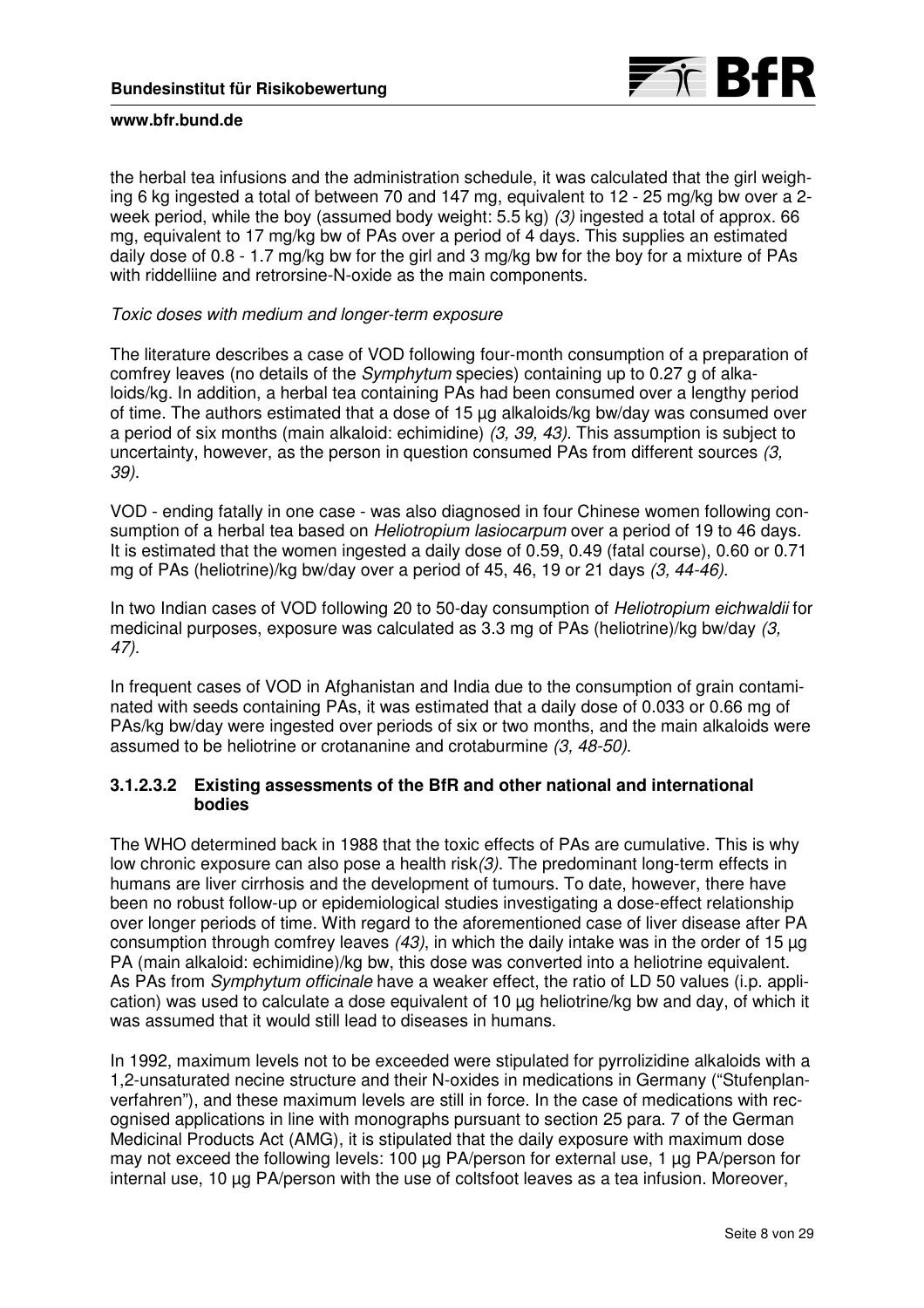

the recommended duration of use is to be limited to a maximum 6 weeks a year for these medications, and they should not be used for non-topical application during pregnancy and nursing. The exceptions to this stipulation - alongside certain homeopathic medications - are medications containing PAs where the maximum dose does not result in daily exposure exceeding 0.1 µg PA/person for internal application and 10 µg PA/person for external application (15).

In 2001, the "Australia New Zealand Food Authority" (ANZFA) primarily looked at the "non cancer effects" and proposed a "tentative NOAEL" for all PAs of 10 µg/kg body weight (bw)/day on the basis of the data from the aforementioned case description. Using an uncertainty factor of 10, this would supply a PTDI (provisional tolerable daily intake) of 1 µg/kg bw/day. In addition, it was emphasised that there was no evidence for the carcinogenicity of PAs in humans (51).

In 2002, the Senate Commission on Food Safety (SKLM) of the Deutsche Forschungsgemeinschaft (DFG, German Research Foundation) came to the conclusion that the available data on PA contents in honey obtained from plants containing PAs (e.g. *Echium spp.* honey or Senecio spp. honey) and on consumer exposure to PAs is to be considered insufficient. The data basis on the toxicology of these kinds of PAs and on their metabolism in humans was also seen as being incomplete, with the result that it was not possible to publish a conclusive risk assessment. The SKLM also recommended that special attention be primarily paid to products made using pollen from plants containing PAs. It said that these products were brought onto the market as food supplements and probably consumed in large quantities (52).

In 2005, the "Dutch National Institute for Public Health and the Environment" (RIVM) assessed "non-cancer effects" and also included data from experiments on animals. Based on the NOAEL of 0.01 mg/kg bw and day for non-neoplastic changes from the chronic rat study using riddelliine (24) and an uncertainty factor of 100, a "tolerable daily intake" (TDI) of 0.1 µg/kg bw/day was calculated. With regard to the risk assessment of a carcinogenic effect of the PAs, the RIVM calculated a so-called "virtually safe dose" (VSD) for PAs of 0.00043 µg/kg bw and day based on the same study. This is the dose that is expected to still result in a cancer risk of one to one million (53).

In 2008, the "Committee on Toxicity of Chemicals in Food, Consumer Products and Environment" (COT) in the UK also assessed "non-cancer effects". From the rat study with riddelliine, applying an uncertainty factor of 100 and a NOAEL of 0.01 mg/kg bw/day, it was concluded that "non-cancer effects are not to be expected below a dose of 0.1 µg riddelliine/kg bw/ day. The COT recommended that the ratio of LD 50 values could be used to convert other PAs into riddelliine equivalents. With regard to their carcinogenic effect, the COT regarded PAs as a group of substances with cumulative effect. The lowest BMDL10 of 0.073 mg/kg bw/day derived from the study of lasiocarpine and male rats (35) was used to estimate the MOE (Margin of Exposure) for individual PAs or their sum. A MOE of 10000 was assumed in line with the EFSA (European Food Safety Authority) guidelines (2). On this basis, COT concluded that "MOEs of 10000 and above, corresponding to doses of up to 0.007 µg /kg b.w./day, would be unlikely to be of concern." (39).

A "Discussion paper on pyrrolizidine alkaloids" of the Codex Committee on Contaminants in Food published in 2011 summarises the available assessments, regulations and analytical methods as well as data on the occurrence and toxicity of pyrrolizidine alkaloids and provides recommendations for a future assessment by JECFA (Joint FAO/WHO Expert Committee on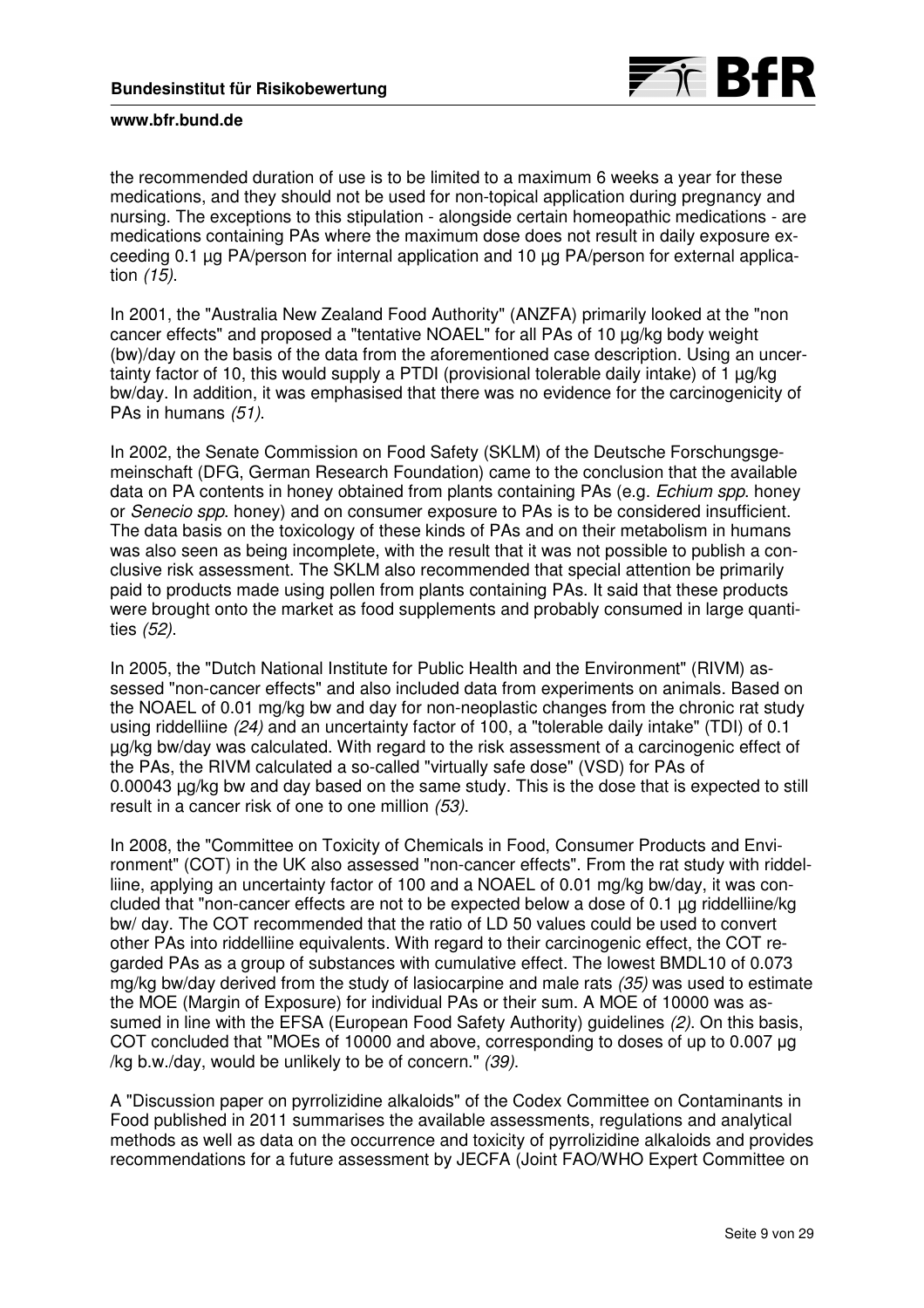

Food Additives) as well as for the establishment of a code of practice for the avoidance and reduction of contamination with PAs (5).

Up to 2011, the BfR based its risk assessment of PAs in food on the assessment approach agreed with the medicinal product sector, an approach that was established in 1992 in connection with the aforementioned "Stufenplanverfahren" for medications containing PAs. As was the case with certain medications, the BfR also called for PA levels in foods to remain below a maximum daily intake of 0.1 µg PA/person wherever possible (15). In its opinion dated 11 August 2011 (10) the BfR referred to the outcome of an expert meeting on 4 March and recommended that the total exposure of consumers to genotoxic and carcinogenic 1,2 unsaturated pyrrolizidine alkaloids (PAs) in various foods be kept as low as possible. Based on the MOE approach, which is standard in the EU, and in line with the COT assessment, the BfR also recommended that consumers should as possible not exceed a daily intake of 0.007 µg of unsaturated PA/kg body weight (bw). This corresponds to compliance with an MOE of at least 10000. This assessment is still valid and is explained in the "Risk characterisation" section (see 3.1.4). Following an evaluation of analysis data on the occurrence of PAs in honey, the BfR said efforts were necessary to reduce PA contents in honey in order to minimise the potential risks to frequent consumers of honey and in particular children.

In the opinion on the assessment of pyrrolizidine alkaloids as undesired substances in feed in 2007, the Panel on Contaminants in the Food Chain of the European Food Safety Authority (CONTAM Panel) outlined gaps in knowledge with regard to exposure and pointed out that the occurrence of PAs in honey merits particular attention. It also recommended that analytical investigation of occurrence in feed be focused on selected PAs: senecionine, seneciphylline, erucifoline, monocrotaline, trichodesmine, heliotrine, indicine, intermedine and lycopsamine (54). In 2011, the CONTAM Panel of EFSA published a new expert opinion on the risk assessment of pyrrolizidine alkaloids in food and feed (55). This expert opinion also chose the MOE approach to estimate the potential cancer risk of PA exposure in food, also using the BMDL10 of 0.073 mg/kg bw/day from the study with lasiocarpine and male rats (35) as a point of reference. Although it also considered other potential sources of PAs, the CONTAM Panel was unable to quantify exposure from further foodstuffs other than honey due to lack of data. In the case of infants and children, who consume large amounts of honey, the panel, like the BfR, concluded that the MOE value could be considerably below 10000, which would indicate possible health risks.

# **3.1.3 Analysis**

# **3.1.3.1 Analytical concept**

An analytical method for the determination of PAs in herbal tea and tea samples was developed and validated in-house at the Federal Institute for Risk Assessment (BfR) as part of a research project. This method was used to analyse herbal tea and tea samples from German retailers for 17 PAs. The total PA content of each sample was calculated as the sum of the measured individual contents and was used to assess the health risk due to the occurrence of PAs in herbal tea/tea varieties.

# **3.1.3.2 Analytical method**

Detection of PAs is based on acidic extraction, clean-up and enrichment by means of solid phase extraction followed by liquid chromatographic separation and mass spectrometric detection (LC-MS/MS). Using this method those 17 PAs are determined, which are currently commercially available as standard substances (echimidine, heliotrine, heliotrine-N-oxide,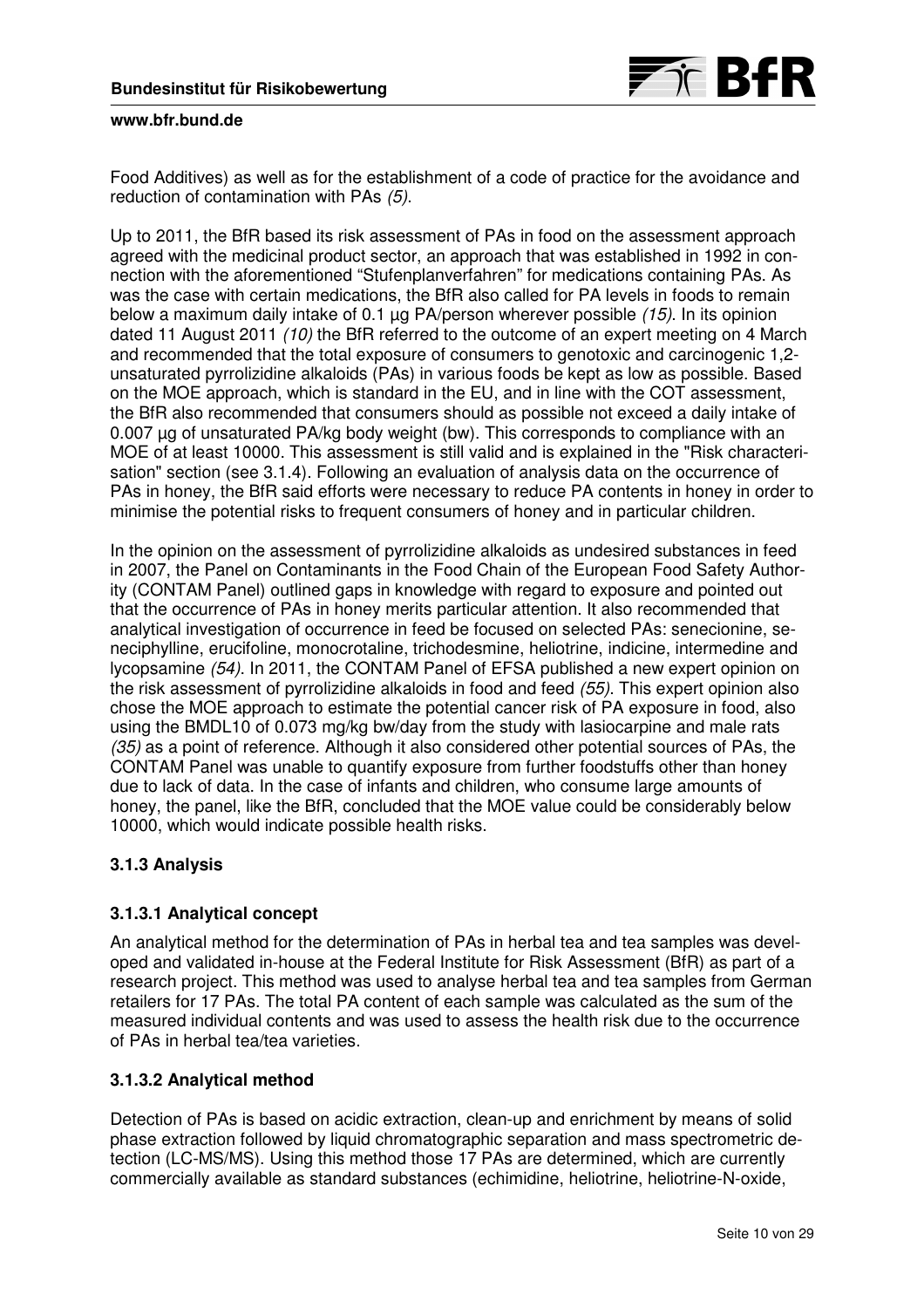

intermedine, lasiocarpine, lasiocarpine-N-oxide, lycopsamine, monocrotaline, monocrotaline-N-oxide, retrorsine, retrorsine-N-oxide, senecionine, senecionine-N-oxide, seneciphylline, seneciphylline-N-oxide, senkirkine and trichodesmine). Identification of these PAs in the samples is accomplished by comparing of retention times with those of the standard substances as well as detection of at least two transitions of the molecular ion in question to substance-specific fragment ions.

In Table 1a the calculated limits of detection (LOD) and limits of quantification (LOQ) of the method for the 17 analytes are listed.

| Analyte                | LOD ( $\mu$ g PA/kg tea) | $LOQ$ (µg PA/kg tea) |
|------------------------|--------------------------|----------------------|
| Echimidine             | 0.9                      | 2.9                  |
| Heliotrine             | 0.9                      | 2.9                  |
| Heliotrine-N-oxide     | 5.3                      | 13.3                 |
| Intermedine            | 1.5                      | 4.7                  |
| Lasiocarpine           | 1.1                      | 3.4                  |
| Lasiocarpine-N-oxide   | 5.4                      | 12.2                 |
| Lycopsamine            | 1.2                      | 3.9                  |
| Monocrotaline          | 1.0                      | 3.2                  |
| Monocrotaline-N-oxide  | 2.0                      | 6.2                  |
| Retrorsine             | 49.1                     | 151.8                |
| Retrorsine-N-oxide     | 16.5                     | 48.7                 |
| Senecionine            | 22.1                     | 64.1                 |
| Senecionine-N-oxide    | 15.8                     | 46.8                 |
| Seneciphylline         | 2.4                      | 7.8                  |
| Seneciphylline-N-oxide | 5.6                      | 14.3                 |
| Senkirkine             | 1.7                      | 5.3                  |
| Trichodesmine          | 1.1                      | 3.5                  |

**Table 1a: Limits of detection (LOD) and limits of quantification (LOQ) based on DIN ISO 32645 (56) in herbal tea and tea (results of in-house validation)**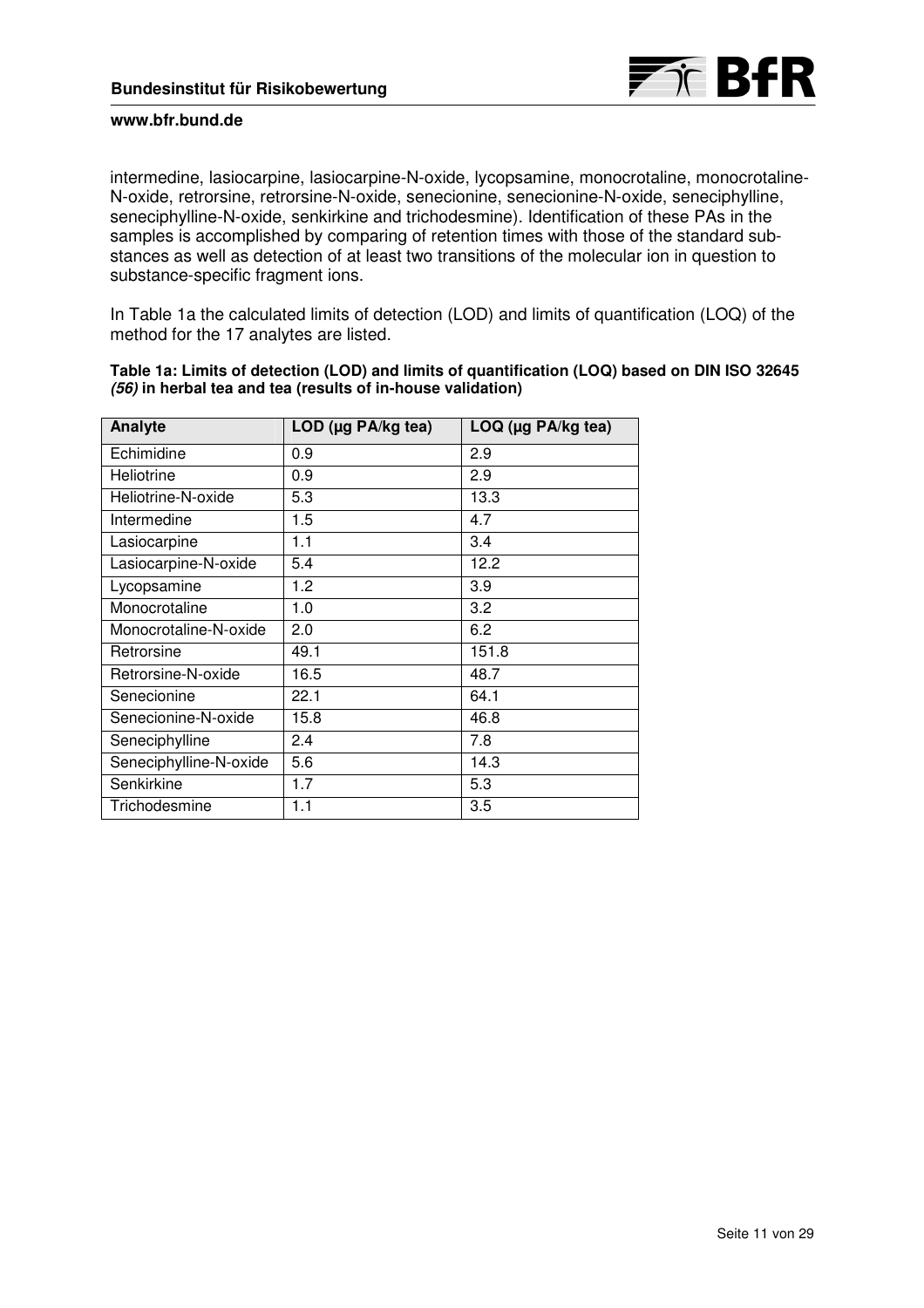

Table 1b shows the number of samples (in absolute numbers and in percent) of each herbal tea variety in which at least one of the 17 tested PAs was determined above the limit of detection (LOD). In the case of herbal tea 88% of samples contained at least one PA in concentrations above the LOD. In the case of fennel tea in 57% of samples at least one PA is determined in concentrations above the LOD.

| <b>Tea variety</b> | n  | $%$ LOD |
|--------------------|----|---------|
| Herbal tea         | 42 | 88.1 %  |
| Peppermint tea     | 29 | 86.2%   |
| Chamomile tea      | 31 | 87.1 %  |
| Fennel tea         | 30 | 56.7%   |
| Baby fennel tea    | 9  | 100.0%  |
| Nettle tea         | 12 | 91.7%   |
| Melissa tea        | 8  | 100.0%  |

| Table 1b: Percentage of samples per tea variety exceeding the limit of detection in % |  |  |  |
|---------------------------------------------------------------------------------------|--|--|--|
|---------------------------------------------------------------------------------------|--|--|--|

3.1.3.2 Evaluation of measured PA contents

### 3.1.3.2.1 Qualitative confirmation

The specificity of LC-MS/MS methods is considered very high. The identification of the 17 individual PA substances in the samples was based on the retention times and the determination of two substance-specific mass fragments in compliance with the performance criteria for mass-spectrometric analytical methods according to Decision (EC) 2002/657/EC (57). With the method used here, a PA is consired to be identified with certainty if the retention time and the molecular mass correspond to the respective PA standard and at least the two fragment ions are formed from the molecular ion in the sample in a ratio that is comparable to that in the respective PA standard. Additional confirmation of the identity of the PAs was achieved by the standard addition approach. Selected samples containing PAs were spiked with defined quantities of PA standards and the increase in the mass-spectrometric signal of the PA in question was verified. In addition, product-ion spectra of the relevant analytes were recorded in selected samples. This means that the entire fragmentation pattern of the PA molecular ions was documented and compared with the patterns of the standard substances.

### 3.1.3.2.2 Quantitative evaluation

Selected samples with particularly high PA contents were diluted in several steps and the resulting reduction in the PA signal was checked for linearity. It was therefore possible to exclude signal enhancements or suppressions due to a matrix-based enhancement or suppression of the ionisation rate and the resulting overestimation or underestimation of PA contents for the PAs that were present as standard substances (58).

#### 3.1.3.3 International method validation study

The developed and in-house validated method for the determination of PAs in herbal tea/tea is current being validated by the BfR in an international collaborative trial based on the ISO/IUPAC/AOAC protocol (59). The aim is to standardise the method. A further subject of the method validation study is a method to determine PAs in honey. The familiarisation round for the validation of the methods is currently in progress with 24 international participants.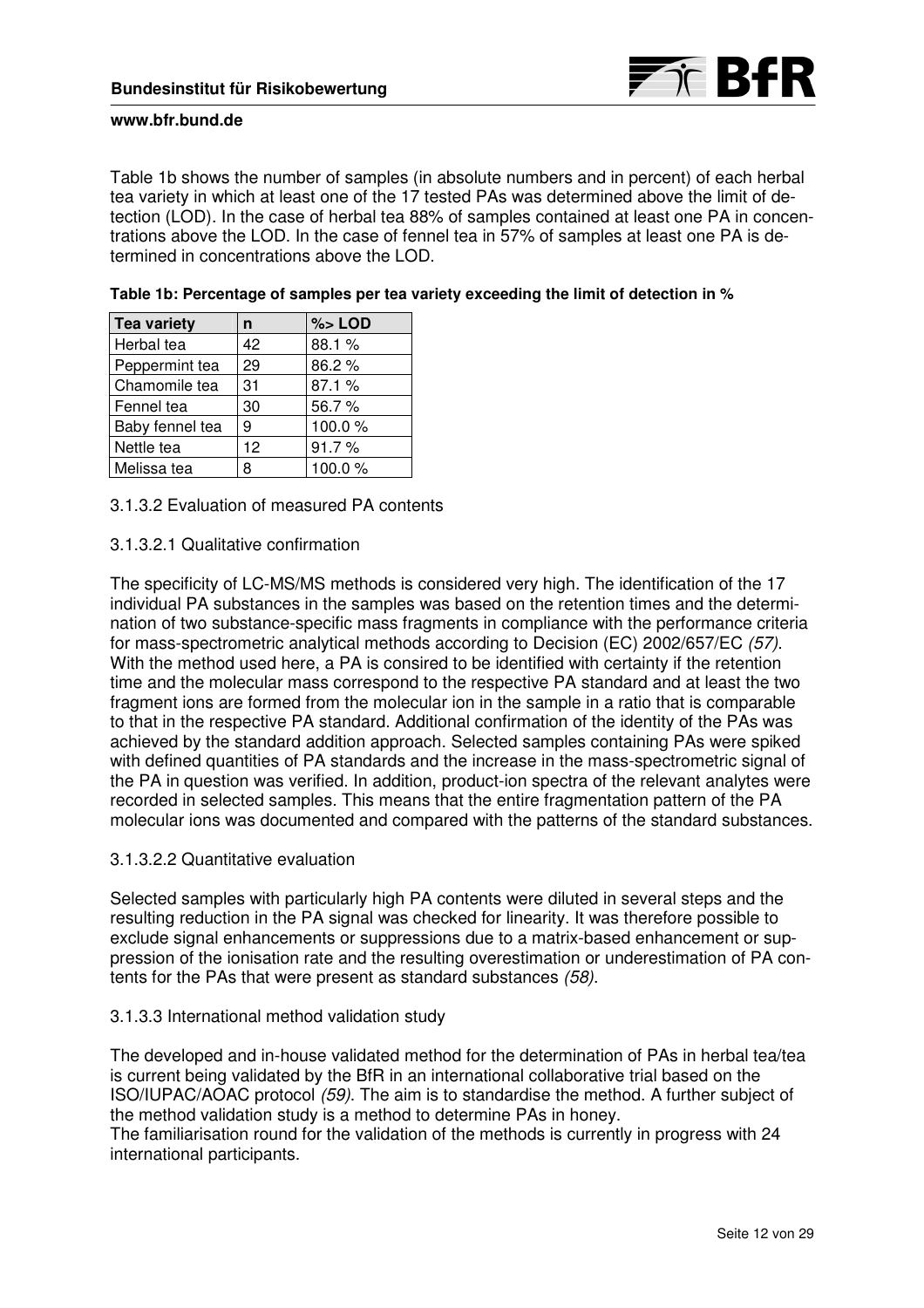

### 3.1.4 Measured total PA contents in herbal tea and tea

The evaluation of PA contents in different herbal tea and tea varieties is based on data from a total of 221 commercially off-the-shelf samples (184 from food retailers and 37 medicinal teas from pharmacies) purchased in the Berlin region between October 2012 and March 2013. The samples were not obtained by way of representative sampling of the corresponding products available on the German market. The focus was on herbal teas like fennel tea, chamomile tea, peppermint tea and herbal tea blends. Other teas including black, green and rooibos tea were also analysed.

Table 2 shows the PA contents in the tea samples purchased from retailers. The PA sum was calculated for each sample from the individual contents of the 17 available PAs: intermedine, lycopsamine, heliotrine, heliotrine-N-oxide, echimidine, lasiocarpine, lasiocarpine-Noxide, monocrotaline, monocrotaline-N-oxide, retrorsine, retrorsine-N-oxide, trichodesmine, seneciphylline, seneciphylline-N-oxide, senecionine, senecionine-N-oxide and senkirkine. The contents and calculations listed below always refer to the PA sum. Due to the uncertainties arising with a high number of values below the limit of detection (LOD) or limit of quantification (LOQ), the evaluation of content data was based on the approach developed for dioxin analysis (60) according to lower bound (LB; values < LOD => 0 or < LOQ = LOD)<sup>4</sup>, medium bound (MB; values < LOD or LOQ are set to half LOD or LOQ) and upper bound (UB; values < LOD or LOQ are set to full LOD or LOQ).

It becomes apparent that sometimes the contents do not only vary widely in the same tea varieties, indicating a major difference between the minimum and maximum values, but that PA contents also sometimes vary considerably depending on the tea variety. Fennel tea (including baby fennel tea) and green tea tend to have lower contents on average  $[mean(UB) = 181$  or 197  $\mu q$ /kg] compared to the other tea varieties, for example. In contrast chamomile and melissa tea show the highest average PA levels [mean(UB) = 554 or 763 µg/kg].

| <b>Tea varieties</b> |           | $\mathsf{n}$ | <b>Min</b> | <b>Mean</b> | <b>Median</b> | <b>P95</b>      | <b>Max</b> |
|----------------------|-----------|--------------|------------|-------------|---------------|-----------------|------------|
|                      | LВ        | 9            | 0.9        | 50.8        | 58.1          | $\cdot^{\ast}$  | 94.5       |
| Baby fennel tea      | MВ        | 9            | 68.8       | 116.3       | 122.7         | $\cdot^{\star}$ | 157.4      |
|                      | <b>UB</b> | 9            | 135.8      | 182.5       | 186.4         | $\cdot^{\star}$ | 226.1      |
|                      | LB.       | 30           | 0.0        | 47.9        | 1.4           | 527.5           | 904.2      |
| <b>Fennel tea</b>    | <b>MB</b> | 30           | 67.8       | 114.9       | 69.2          | 590.6           | 965.5      |
|                      | <b>UB</b> | 30           | 133.8      | 181.0       | 136.3         | 652.3           | 1026.0     |
|                      | LВ        | 31           | 0.0        | 420.8       | 256.1         | 2556.1          | 3428.8     |
| Chamomile tea        | <b>MB</b> | 31           | 67.8       | 478.9       | 310.2         | 2597.0          | 3435.0     |
|                      | UB        | 31           | 133.8      | 553.7       | 379.0         | 2661.2          | 3441.2     |
|                      | LB        | 42           | 0.0        | 137.2       | 24.5          | 770.7           | 1469.8     |
| <b>Herbal</b> tea    | <b>MB</b> | 42           | 67.8       | 199.0       | 89.8          | 809.8           | 1530.5     |
|                      | <b>UB</b> | 42           | 133.8      | 270.3       | 160.4         | 888.8           | 1589.6     |

| Table 2: PA contents in different herbal tea and tea varieties by LB <sup>1</sup> , MB <sup>2</sup> , UB <sup>3</sup> in µg/kg of dry |  |
|---------------------------------------------------------------------------------------------------------------------------------------|--|
| product                                                                                                                               |  |

 4 Depending on the individual sample: if the value is stated as < LOD, the value was set to = 0 and used for the evaluation. If the value is stated as < LOQ, the LOD was used.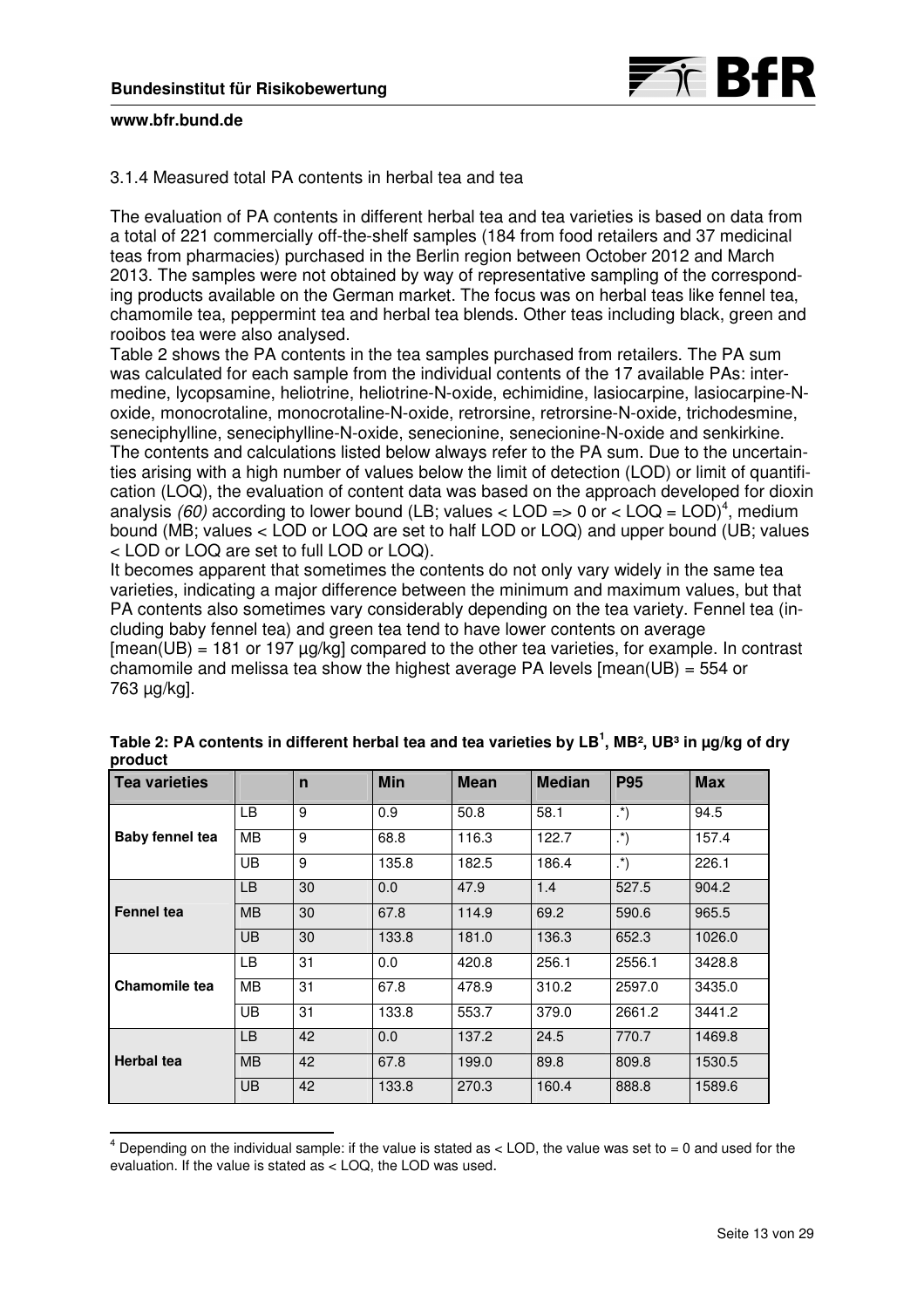| <b>Peppermint tea</b>                                                    | LB        | 29             | 0.0   | 127.2 | 67.8  | 620.2            | 766.1  |  |
|--------------------------------------------------------------------------|-----------|----------------|-------|-------|-------|------------------|--------|--|
|                                                                          | <b>MB</b> | 29             | 67.8  | 188.0 | 131.8 | 671.6            | 827.5  |  |
|                                                                          | UB        | 29             | 133.8 | 258.5 | 206.9 | 735.6            | 887.2  |  |
|                                                                          | <b>LB</b> | 12             | 0.0   | 197.6 | 91.6  | $\cdot^{\ast}$   | 1140.9 |  |
| Nettle tea                                                               | <b>MB</b> | 12             | 67.8  | 263.4 | 158.5 | $\cdot^{\ast}$   | 1205.6 |  |
|                                                                          | <b>UB</b> | 12             | 133.8 | 329.0 | 224.2 | $\cdot^{\ast}$   | 1276.1 |  |
|                                                                          | LB        | 8              | 32.1  | 646.5 | 649.5 | $\cdot^*)$       | 1499.1 |  |
| Melissa tea                                                              | <b>MB</b> | 8              | 95.1  | 692.0 | 688.7 | $\cdot^{\star}$  | 1528.0 |  |
|                                                                          | UB        | 8              | 169.3 | 763.2 | 752.1 | $\cdot^{\ast}$   | 1558.7 |  |
| Data for tea varieties that were not included in the exposure assessment |           |                |       |       |       |                  |        |  |
|                                                                          |           |                |       |       |       |                  |        |  |
|                                                                          | LB        | 8              | 0.0   | 63.9  | 8.1   | $\cdot^{\ast}$   | 384.1  |  |
| Green tea                                                                | <b>MB</b> | 8              | 67.8  | 128.3 | 74.9  | $\cdot^{\ast}$   | 435.8  |  |
|                                                                          | UB        | 8              | 133.8 | 196.5 | 141.5 | $\cdot^{\ast}$   | 486.9  |  |
|                                                                          | LB        | $\overline{7}$ | 79.8  | 199.8 | 140.4 | $\overline{(*)}$ | 409.6  |  |
| Rooibos tea                                                              | <b>MB</b> | $\overline{7}$ | 139.3 | 250.8 | 198.8 | $\cdot^{\ast}$   | 448.4  |  |
|                                                                          | UB        | $\overline{7}$ | 214.9 | 316.0 | 295.6 | $\cdot^{\star}$  | 498.6  |  |
|                                                                          | LB        | 8              | 1.2   | 170.7 | 33.2  | $\cdot^{\ast}$   | 1001.7 |  |
| <b>Black tea</b>                                                         | <b>MB</b> | 8              | 69.1  | 234.0 | 100.5 | $\cdot^{\ast}$   | 1054.9 |  |

\*) It was not possible to calculate a 95th percentile (P95) due to the low number of tested samples. 1 Lower bound (values < limit of detection are set to 0; values < limit of quantification are set to limit of quantifica-

tion); ²Medium bound (values < limit of detection/limit of quantification are set to half the limit of detection/limit of quantification); ³Upper bound (values < limit of detection/limit of quantification are set to the full limit of detection/limit of quantification).

# 3.1.5 Exposure

Exposure estimates are based on the herbal teas<sup>5</sup> listed in section 3.1.4 and Table 2 and the consumption data outlined in the following section 3.1.5.1. All figures on contents and consumption refer to the dried herbs. Consumption figures based on the consumption of infusions were converted to the dry form using the formula listed in section 3.1.5.3.

Exposure estimates are calculated for adults and children. However, the consumption of herbal tea infusions does not refer to the different tea varieties but to all tea infusions taken together, as no differentiated consumption data are available. This method results in a slight (and desired) overestimation of exposure. This applies in particular to the tea varieties that tend to have lower contamination levels. The uncertainties inherent in this method have already been outlined. The results are shown for tea and herbal tea. The term "herbal tea" is used to describe all types of herbs declared as such that are used to make tea infusions. Tea (overall) means all varieties and not teas defined in more detail.

# 3.1.5.1 Consumption studies

# NVS II National Food Consumption Study

 5 Also see footnote 1 on the use of the terms "tea" and "herbal tea"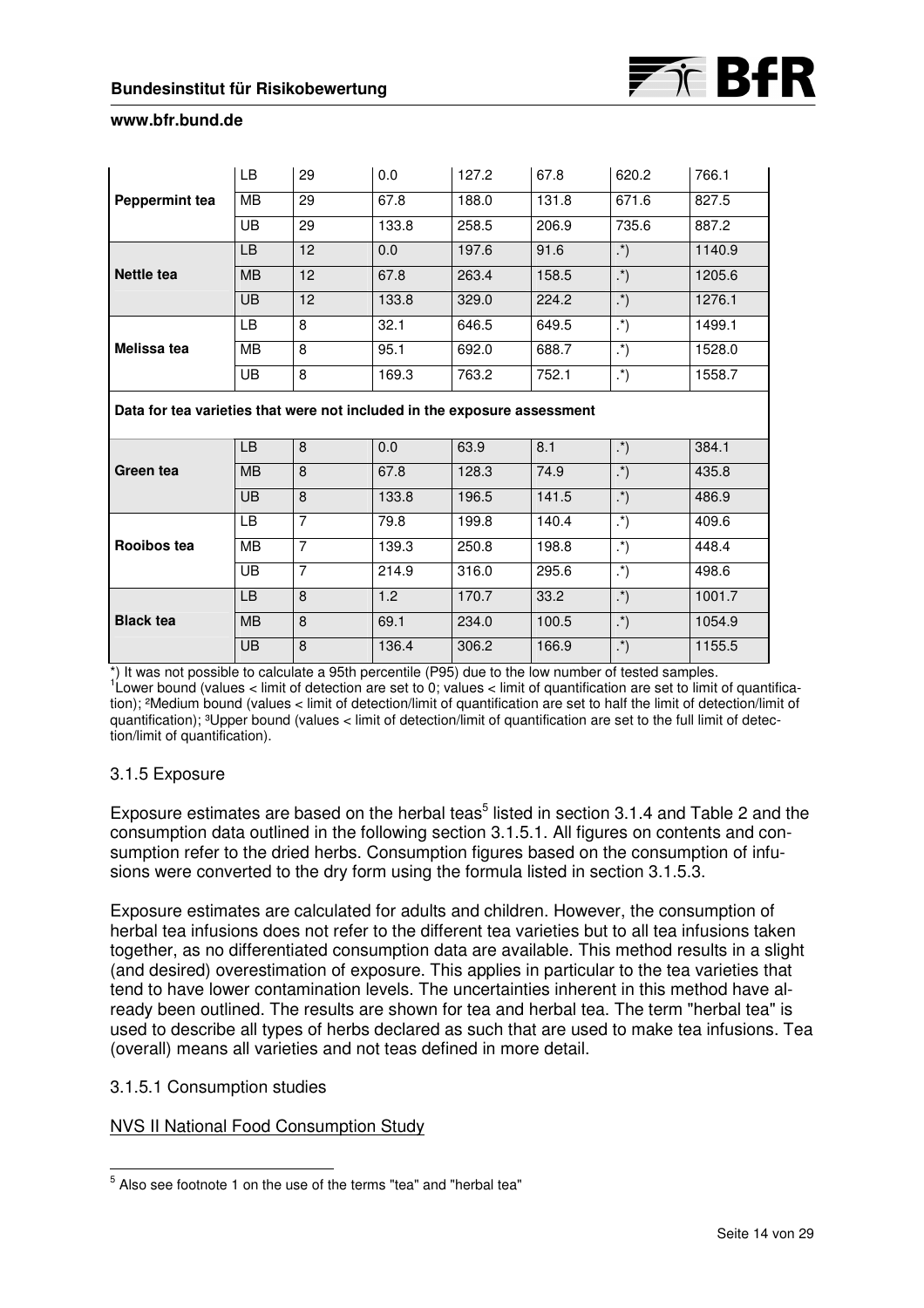

The data for consumption of tea infusions by young people and adults was take from the NVS II National Food Consumption Study conducted by the Max Rubner Institute (MRI). The NVS II is currently the most recent representative study on consumption by the German population. The study, during which around 20,000 people aged between 14 and 80 were asked about their dietary habits using three different survey methods (dietary history, 24h recall and weighing protocol) took place throughout Germany between 2005 and 2006 (61). The evaluations are based on the data from the two independent 24h recalls in the NVS II collected in a computer-assisted interview using "EPIC-SOFT" (61, 62). The data of 13,926 people for whom both interviews were available were evaluated. Due to the presence of consumption data for individual days, the 24h recall method is suitable for exposure estimates for both acute and chronic risk. The individual body weights of respondents were factored into the intake estimates.

# VELS

The data for consumption of tea infusions by children was based on consumption data from the VELS study (food consumption survey to determine food intake by infants and small children for the estimation of the acute toxicity risk from pesticide residues)  $(63, 64)$ . The study was conducted in 2001 and 2002 and covered 816 infants and small children aged between 6 months and less than 5 years all over Germany. The parents kept two 3-day diet logs for each child listing all consumed foods. Intake was calculated from the consumption data of the children between 2 and 5 years of age with an average body weight of 16.15 kg. Due to the availability of consumption data for individual days, the 2x3-day diet logs are suitable for exposure estimates for both acute and chronic risks, although the use of a low number of single-day measurements to calculate a lifelong intake is subject to uncertainties, particularly with regard to statements on detailed food groups or estimates with a high percentage of non-consumers.

### 3.1.5.2 Data basis

The content data for baby fennel tea, fennel tea, chamomile tea, herbal tea, peppermint tea, melissa tea and nettle tea from Table 2 were taken into account for the calculation of exposure and summarised on the basis of the individual data as the group "herbal tea" (see Table 3).

|                           |           | N   | Min   | <b>Mean</b> | <b>Median</b> | <b>P95</b> | <b>Max</b> |
|---------------------------|-----------|-----|-------|-------------|---------------|------------|------------|
| <b>Group "herbal tea"</b> | LB        | 161 | 0.0   | 198.4       | 54.5          | 901.5      | 3428.8     |
|                           | <b>MB</b> | 161 | 67.8  | 259.9       | 120.6         | 960.7      | 3435.0     |
|                           | UB        | 161 | 133.8 | 330.0       | 190.0         | 1027.6     | 3441.2     |

**Table 3: PA contents in the "herbal tea" group by LB, MB, UB<sup>1</sup> in µg/kg of dry product** 

\*Values in bold were included in the exposure assessment

<sup>1</sup> Lower/Medium/Upper bound: see section 3.1.4 and Table 2.

## 3.1.5.3 Evaluation of consumption data

### **Adults, 14 – 80 years of age**

The food groups "tea (overall)" and "herbal tea" were taken into consideration for evaluation of the consumption data of the NVS II for the adult German population. Instant teas were not included. Long-term consumption quantities based on all respondents (including nonconsumers) and short-term maximum consumption quantities based on consumers of herbal tea and tea were calculated for the overall population. Separate categorisation of the herbal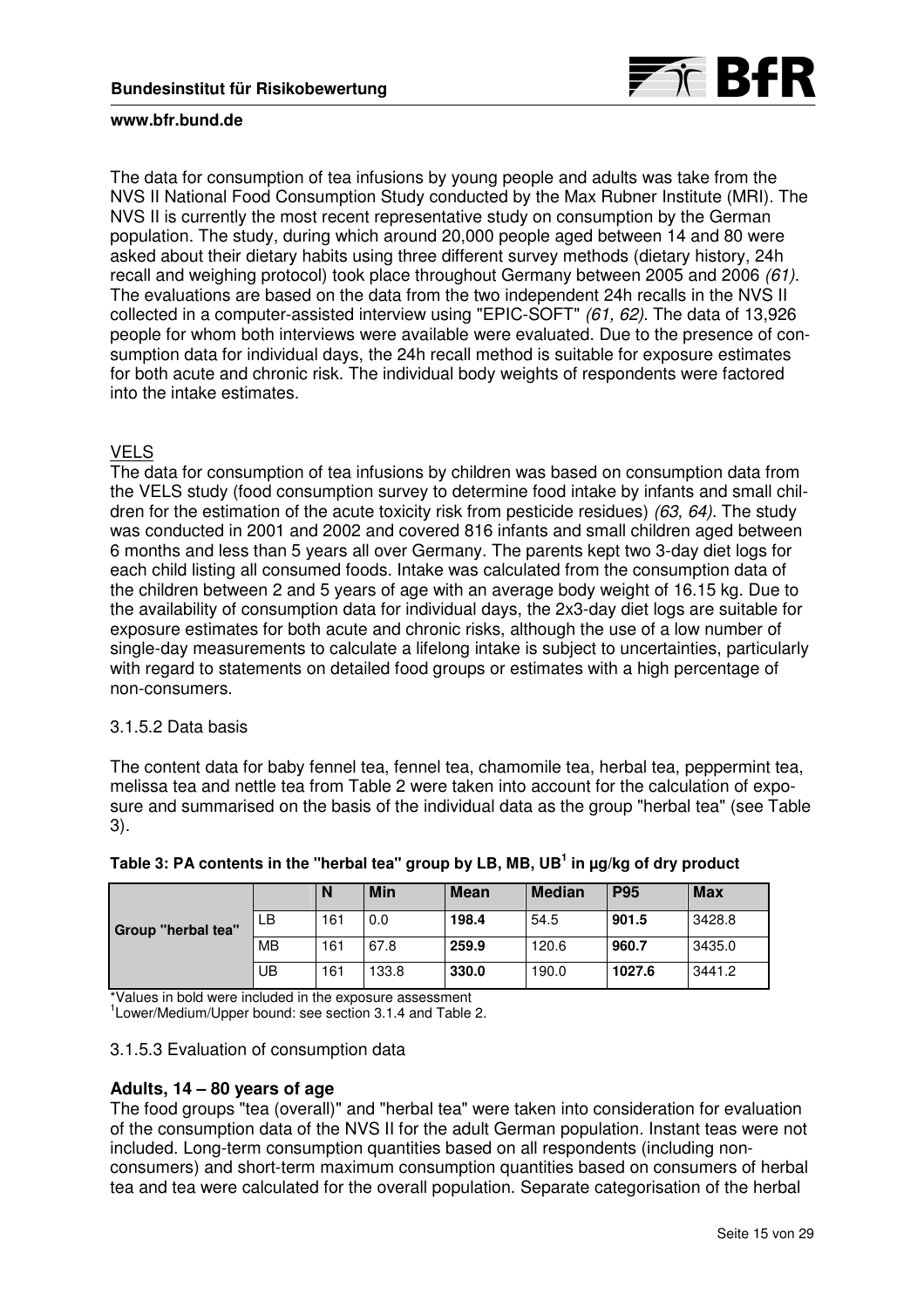

tea varieties is not possible due to the lack of data in the NVS II. The calculated consumption quantity as beverage in ml was converted on the assumption that a teabag contains 2 g of dry product of herbal tea or tea prepared with 200 ml of hot water. It is assumed that 100% of the PAs migrated from the herbal tea and tea to the finished beverage. The data used for the exposure estimation are listed in Table 4 in consumption quantity in grams per day relative to body weight. The figures show that, over the long term, the adult population consumes an average 0.03 g of tea per kg body weight (bw), equivalent an amount of 3 ml tea infusion or 0.15 g tea per kg body weight for the frequent consumers (95th percentile), equivalent to 15 ml of tea infusion. If herbal tea is taken on its own, the consumed quantity decreases to around 0.02 g tea per kg bw (mean) or 0.09 g tea per kg bw for the frequent consumers.

There is no breakdown of consumption by gender and age group, as these parameters are not included in the exposure estimation. What can be said, however, is that the consumption amounts for herbal tea and tea are slightly higher among women than men. Moreover, there are indications that people drink increasing amounts of tea with increasing age.

|               | Share of<br><b>consumers</b> | Long-term consumption (all re-<br>spondents) |               | <b>Short-term</b><br>consumption<br>(consumers only) |  |
|---------------|------------------------------|----------------------------------------------|---------------|------------------------------------------------------|--|
|               |                              | <b>Mean</b>                                  | P 95          |                                                      |  |
|               |                              | $(g/kg$ bw/d)                                | $(g/kg$ bw/d) | $(g/kg$ bw/d)                                        |  |
| Tea (overall) | 43%                          | 0.032                                        | 0.153         | 0.291                                                |  |
| Herbal tea    | 22%                          | 0.015                                        | 0.093         | 0.269                                                |  |

**Table 4: Consumption of herbal tea and tea (overall) by adults acc. to the NVS II National Food Consumption Study (24h recall), based on dry product** 

# **Children, 6 months to < 5 years of** ag**e**

The consumption data for long and short-term intake by children (from 6 months to under 5 years of age and no longer being nursed) based on the 3-day diet logs from the VELS study were evaluated for the food group "tea (overall)" as well as the scenario "herbal tea + tea not specified in more detail (nns)". The evaluation is based on the conservative assumption that all tea varieties not specified in more detail are herbal teas. As with the adults, the calculated consumption quantity was converted into beverage in ml on the assumption that a teabag contains 2 g of dry product of herbal tea or tea prepared with 200 ml of hot water. The figures show that, over the long term, children consume an average 0.06 g of tea per kg body weight (bw) and day, equivalent to an amount of 6 ml tea infusion or 0.23 g tea per kg body weight and day for the frequent consumers (95th percentile), equivalent to 23 ml of tea infusion. In the scenario "herbal tea + tea nns", we find average daily consumption of 0.03 g tea per kg bw, while the frequent consumers among children consume 0.14 g tea per kg bw daily. The maximum consumption quantity of consumers from the diet logs was used to calculate the short-term consumption (acute perspective). It is seen that children in the 95th percentile consume a daily 0.76 g per kg bw of "tea (overall)" and 0.64 g per kg bw of "herbal tea + tea nns" (see Table 5).

### **Table 5: Long-term and short-term consumption of herbal tea and tea (overall) by children (0.5 - <5 years of age) based on the VELS study**

| Share of consumers   Long-term consumption (all | <b>Short-term</b>  |
|-------------------------------------------------|--------------------|
| respondents)                                    | <b>consumption</b> |
|                                                 | (consumers only)   |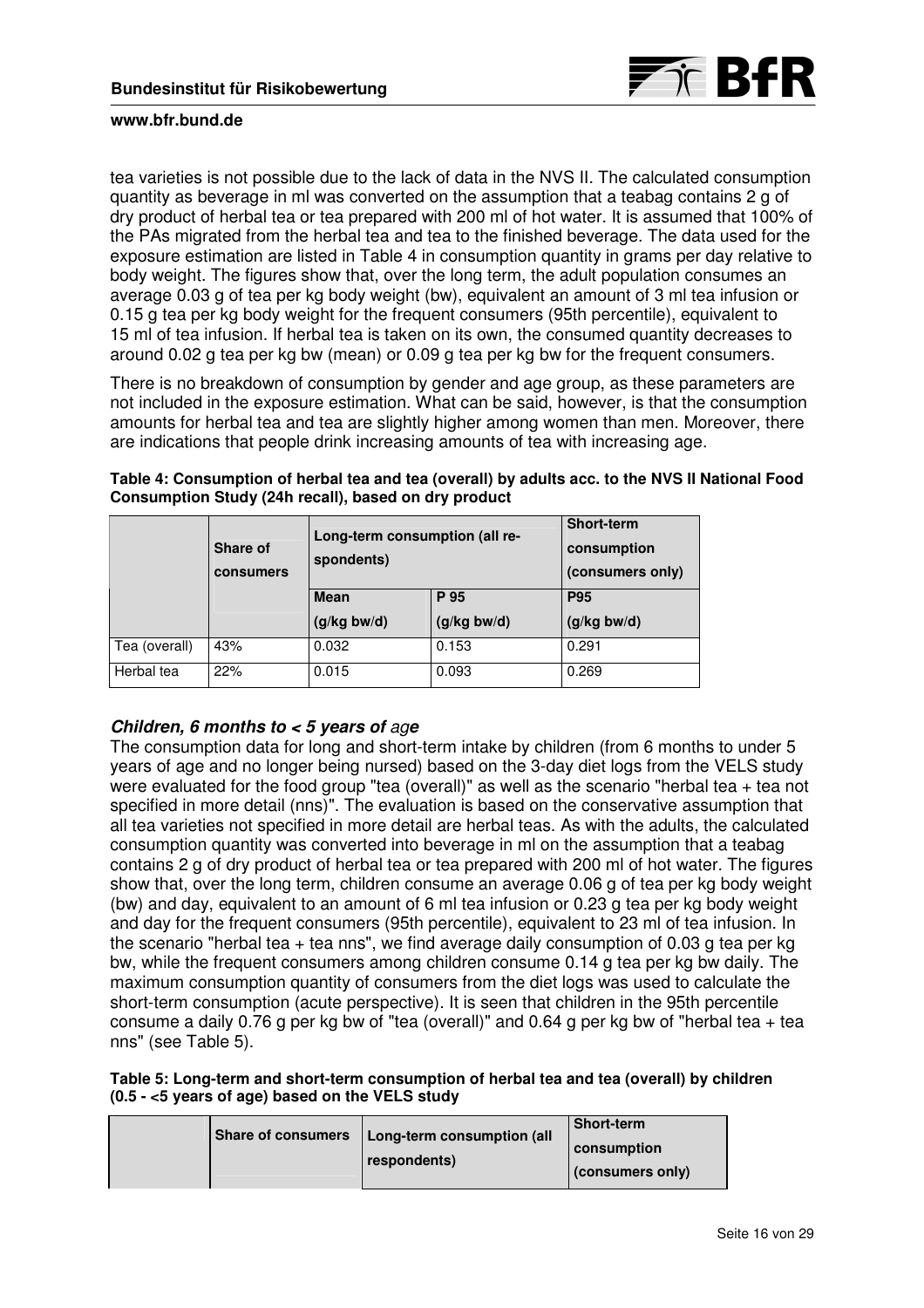|                |     | <b>Mean</b> | P 95          | <b>P95</b>    |
|----------------|-----|-------------|---------------|---------------|
|                |     | (g/kg bw/d) | $(g/kg$ bw/d) | $(g/kg$ bw/d) |
| Tea (overall)  | 56% | 0.055       | 0.231         | 0.763         |
| Herbal tea $+$ | 33% | 0.026       | 0.137         | 0.637         |
| Tea nns        |     |             |               |               |

Detailed analysis of individual tea varieties is not possible due to the mainly low number of consumers. Fennel tea (with 32%) is the only herbal tea that shows a higher percentage of consumers and comparatively significantly higher consumption quantities. By comparison, chamomile and peppermint tea are represented by only 1% of consumers, and the consumption quantities are lower than those for fennel tea.

No significant differences can be determined based on age group.

# **3.1.5.4 Exposure estimation**

For the purpose of estimating exposure to PAs via the consumption of herbal tea and tea, the food groups "tea (overall)" and "herbal tea" were evaluated for both adults and children using various consumption scenarios and taking into account the calculation approaches "lower bound", "medium bound" and "upper bound". The content data basis is made up of the PA sums of all PAs measured in the tea varieties fennel, chamomile, herbal, peppermint, melissa, nettle and baby fennel tea from retailers in the aforementioned special research project (see Table 3).

### **Long-term intake – chronic contamination**

Table 6 and Table 7 show the long-term PA intake of adults and/or children for the following consumption scenarios.

Scenario 1 (average consumption (mean) and average content (mean)) portrays the average consumer who sometimes drinks tea varieties with higher contamination levels and sometimes tea varieties with lower contents (no brand loyalty).

Scenario 2 (high consumption (95th P.) and average content (mean)) portrays the frequent consumer who sometimes drinks tea varieties with higher contamination levels and sometimes tea varieties with lower contents (no brand loyalty).

Scenario 3 (average consumption (mean) and high content (95th P.)) portrays the average consumer who only drinks tea varieties with higher contamination levels.

Scenario 4 (high consumption (95th P.) and high content (95th P.)) portrays the frequent consumer who only drinks tea varieties with higher contamination levels.

### **Adults**

Table 6 shows that adults in particular who belong to the group of frequent consumers can exhibit higher daily intakes of PAs; it should be noted that scenario 4 is based on the worst case situation, in which someone drinks high amounts of a tea every day and in which the tea in question also has high PA contents.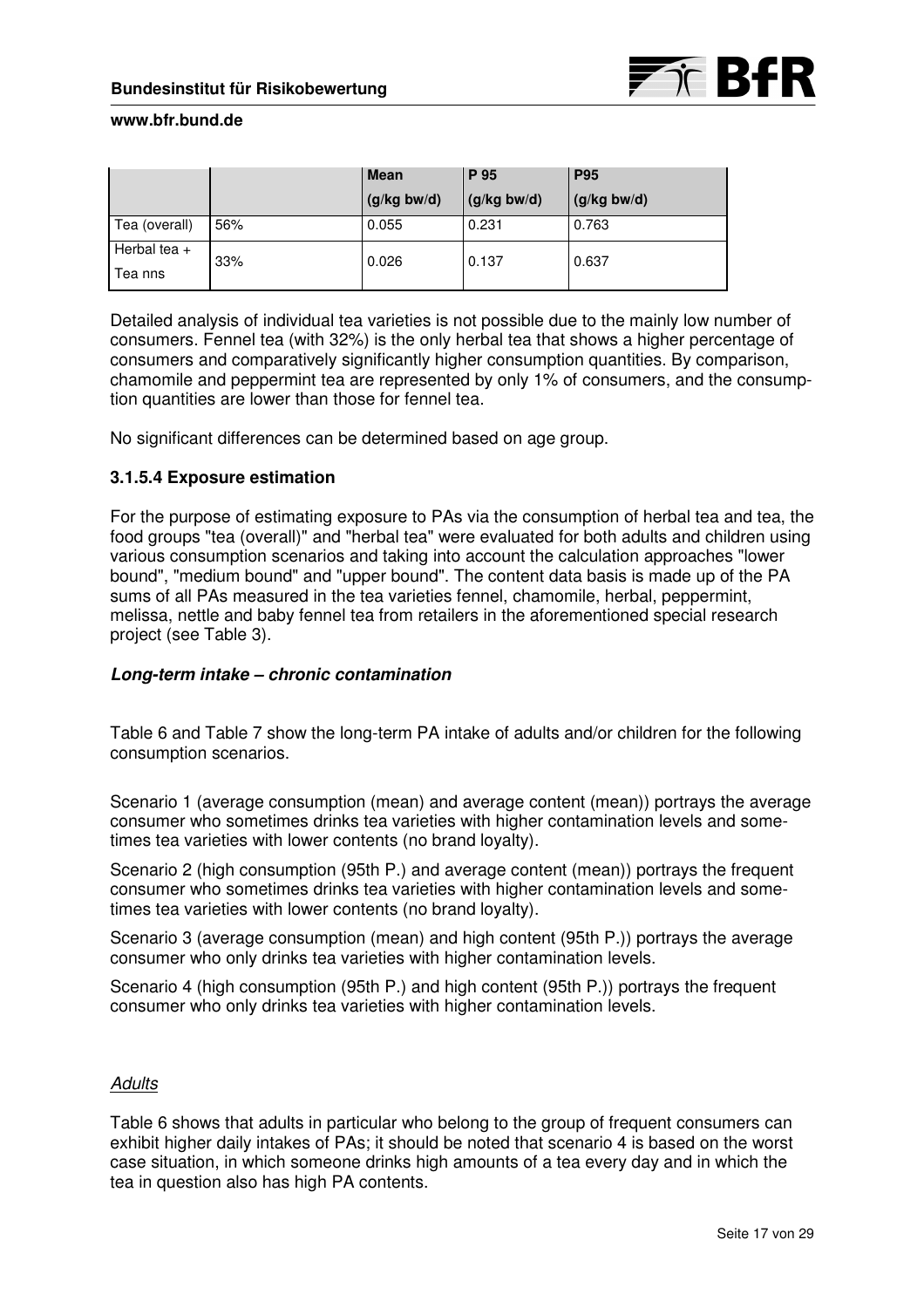

It is to be assumed that the intake for "tea (overall)" is overstated, as it includes other tea varieties apart from herbal tea (green and black tea, among others) that tend to have lower PA contents.

**Table 6: Long-term intake of PAs (µg/kg bw/d) via consumption of herbal tea and tea (overall) by adults for different calculation models and consumption scenarios** 

|                                       |                                           | <b>PA</b> intake<br>(µg/kg bw/d) |                      |
|---------------------------------------|-------------------------------------------|----------------------------------|----------------------|
| <b>Consumption scenarios</b>          | <b>Calculation</b><br>method <sup>1</sup> | Tea<br>(overall)                 | <b>Herbal</b><br>tea |
| Scenario 1: Average consumer without  | LB.                                       | 0.006                            | 0.002                |
| brand loyalty                         | <b>MB</b>                                 | 0.008                            | 0.003                |
|                                       | UB                                        | 0.010                            | 0.003                |
| Scenario 2: Frequent consumer without | LB.                                       | 0.030                            | 0.018                |
| brand loyalty                         | <b>MB</b>                                 | 0.039                            | 0.023                |
|                                       | <b>UB</b>                                 | 0.050                            | 0.030                |
| Scenario 3: Average consumer with     | LB.                                       | 0.027                            | 0.009                |
| brand loyalty to highly contaminated  | MВ                                        | 0.029                            | 0.010                |
| herbal teas                           | <b>UB</b>                                 | 0.031                            | 0.010                |
| Scenario 4: Frequent consumer with    | LВ                                        | 0.135                            | 0.081                |
| brand loyalty to highly contaminated  | <b>MB</b>                                 | 0.144                            | 0.086                |
| herbal teas (worst case)              | <b>UB</b>                                 | 0.154                            | 0.092                |

<sup>1</sup> Lower/Medium/Upper bound: see section 3.1.4 and Table 2.

The exposure estimation was based on the consumption data for the adult population without taking account of age and gender differences. It can be assumed, however, that men and the younger age groups ingest slightly lower quantities of PAs through the consumption of herbal tea and tea than the overall population.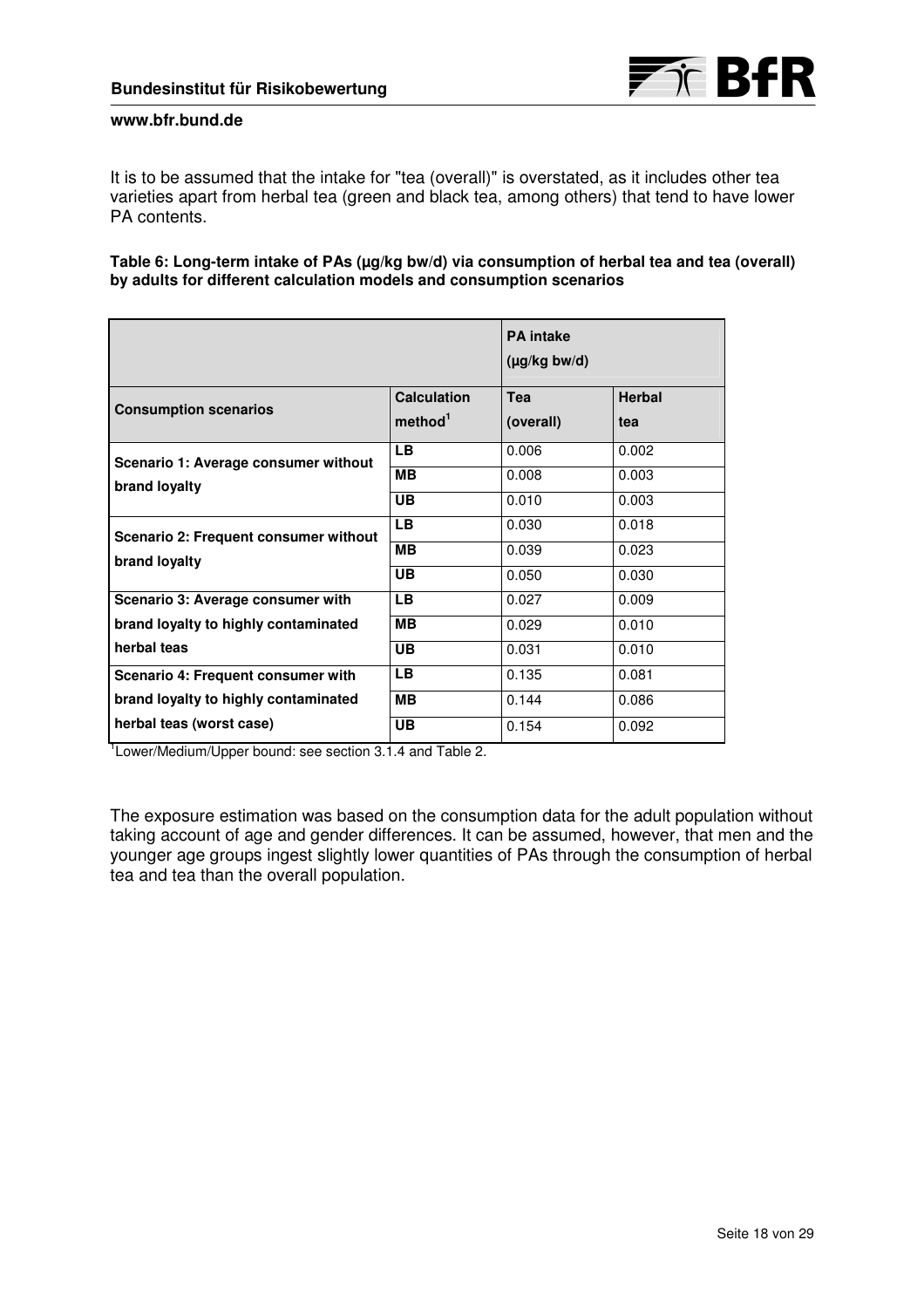

# Children (0.5 months  $-$  <5 years of age)

Table 7: Long-term intake of PAs (µg/kg bw/d) via consumption of herbal tea and tea (overall) **by children (0.5 months - <5 years of age) for different calculation models and consumption scenarios** 

|                                                        |                     | <b>PA</b> intake  |              |  |
|--------------------------------------------------------|---------------------|-------------------|--------------|--|
|                                                        |                     | $(\mu g/kg$ bw/d) |              |  |
|                                                        | <b>Calculation</b>  | Tea               | Herbal tea + |  |
| <b>Consumption scenarios</b>                           | method <sup>1</sup> | (overall)         | tea nns      |  |
| Scenario 1: Average consumer without<br>brand loyalty  | <b>LB</b>           | 0.011             | 0.005        |  |
|                                                        | <b>MB</b>           | 0.014             | 0.007        |  |
|                                                        | UB                  | 0.018             | 0.009        |  |
| Scenario 2: Frequent consumer without<br>brand loyalty | LВ                  | 0.046             | 0.027        |  |
|                                                        | <b>MB</b>           | 0.060             | 0.036        |  |
|                                                        | UB                  | 0.076             | 0.045        |  |
| Scenario 3: Average consumer with                      | <b>LB</b>           | 0.050             | 0.023        |  |
| brand loyalty to highly contaminated                   | <b>MB</b>           | 0.053             | 0.025        |  |
| herbal teas                                            | UB                  | 0.057             | 0.027        |  |
| Scenario 4: Frequent consumer with                     | <b>LB</b>           | 0.208             | 0.124        |  |
| brand loyalty to highly contaminated                   | <b>MB</b>           | 0.222             | 0.132        |  |
| herbal teas (worst case)                               | UB                  | 0.237             | 0.141        |  |

<sup>1</sup> Lower/Medium/Upper bound: see section 3.1.4 and Table 2.

Children (0.5 months - <5 years of age) sometimes also have not inconsiderable intake quantities of PAs due to the long-term consumption of herbal tea and tea (overall). Due to the higher consumption quantities relative to body weight, the PA intake of children is higher than that of adults. It must be taken into account, however, that (in contrast to the situation with adults) the food group "herbal tea" in this case also includes quantities of tea whose variety was not exactly listed in the diet logs. The conservative assumption was made that all these teas are herbal teas.

### **Short-term intake – acute contamination**

Table 8 shows the short-term PA intakes of adults and children for two consumption scenarios. In the first scenario, the data are based on the consumption of herbal tea and tea (overall) with average PA contents. This means that there is no preference for a specific tea variety (without brand loyalty (without brand loyalty). In the second scenario, it is assumed that the consumed herbal tea and tea (overall) has high contents; in other words, that there is a preference for certain tea varieties (with brand loyalty).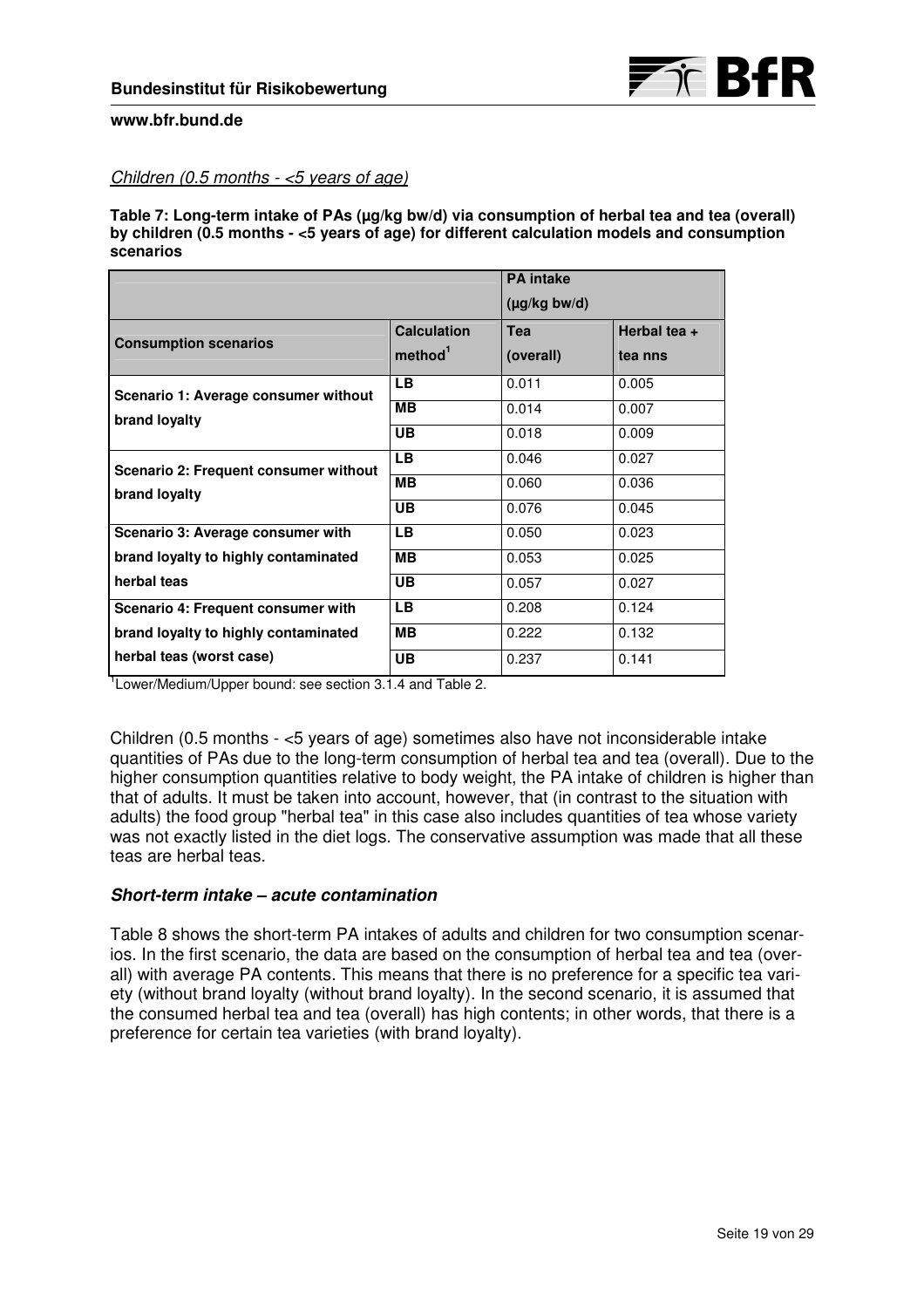|                               |                     | PA intake (µg/kg bw/d) |                   |                 |                   |
|-------------------------------|---------------------|------------------------|-------------------|-----------------|-------------------|
|                               |                     | <b>Adults</b>          |                   | <b>Children</b> |                   |
| <b>Consumption</b>            | <b>Calculation</b>  |                        |                   | Tea (over-      | <b>Herbal tea</b> |
| scenarios                     | method <sup>1</sup> | all)                   | <b>Herbal tea</b> | all)            | + tea nns         |
| <b>Without brand loy-</b>     | <b>LB</b>           | 0.060                  | 0.060             | 0.151           | 0.126             |
| alty: 95.P. consump-          | <b>MB</b>           | 0.078                  | 0.078             | 0.198           | 0.166             |
| tion*<br>Mean con-<br>tent    | <b>UB</b>           | 0.099                  | 0.099             | 0.252           | 0.210             |
| With brand loyalty:           | <b>LB</b>           | 0.270                  | 0.270             | 0.688           | 0.574             |
| 95.P. consumption*            | <b>MB</b>           | 0.288                  | 0.288             | 0.733           | 0.612             |
| 95.P. content<br>(worst case) | <b>UB</b>           | 0.308                  | 0.308             | 0.784           | 0.655             |

**Table 8: Short-term intake of PAs (µg/kg bw/d) via consumption of herbal tea and tea by adults and children for different calculation models and consumption scenarios** 

<sup>1</sup> Lower/Medium/Upper bound: see section 3.1.4 and Table 2.

As with long-term intake, children show a far higher burden than the adult population when to comes to short-term PA intake (see Table 8). Moreover, the intake quantities with assumed brand loyalty are 3 to 5 times higher than in the scenario without brand loyalty.

One-time consumption of a herbal tea infusion with high contamination levels is certainly a realistic proposition. Based on the available data, however, it is difficult to make any statement on the probability of longer-term consumption of highly contaminated herbal tea and tea (overall), as the content data sometimes varies widely even within the same tea variety (see Table 2). It can therefore be assumed that the consumed herbal tea and tea (overall) also has differing PA contents and therefore also leads to differing intake amounts among consumers with brand loyalty.

What remains to be taken into account is that the content data for the individual PAs shows a high number of values below the limit of detection and the limit of quantification, and this is why the PA sums are mainly determined by the various limits of detection and limits of quantification of the 17 PAs. The actual exposure of the consumer is basically in between the LB and UB calculation approaches, with LB being an underestimation and UB an overestimation.

Due to the low number of cases supplying the content data and given the low number of consumers, it is not possible to provide any detailed overview of PA intake through individual tea varieties. Consequently, the exposure estimation was only possible on the level of an overall perspective of herbal tea or tea (overall), and this is associated with uncertainties that result in overestimation of intake levels.

# 3.1.6 Risk characterisation

In general, statements on the necessity to limit PA intake through food are primarily directed towards avoiding the risk of cancer and were based on estimations of chronic consumption of the foods in question. In addition, it is also necessary to assess potential risks of acute toxicity, e.g. in cases of possible high short-term exposures.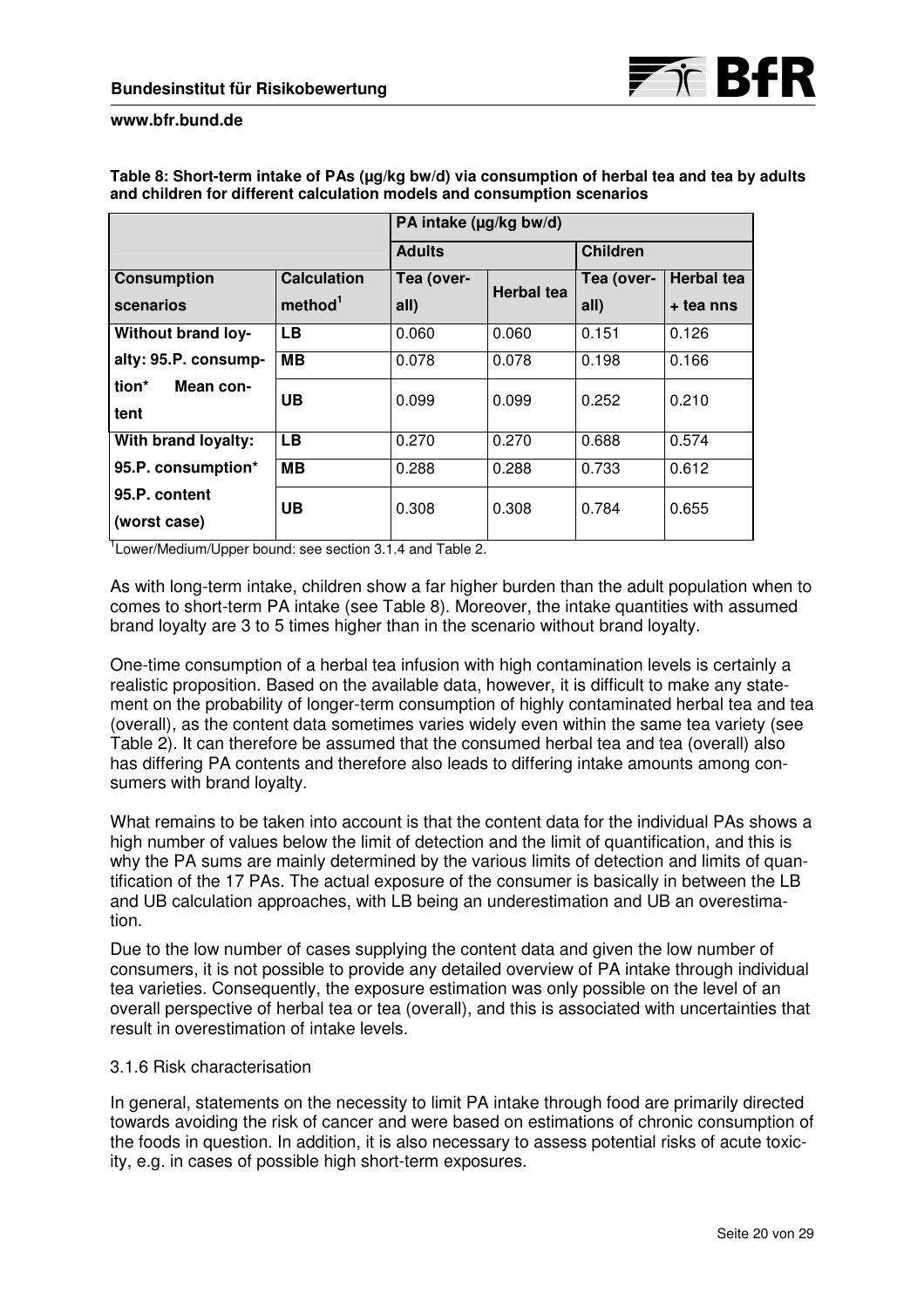

With regard to the question of whether PAs have a carcinogenic effect in humans, there are no robust epidemiological studies or follow up surveys for cases of poisoning over longer periods of time. Based on the entirety of experimental findings on metabolism, activation mechanism, DNA adduct formation, genotoxicity and carcinogenicity, it should be considered that PAs can also have a carcinogenic effect in humans.

At a BfR expert meeting on 4 March 2010, however, basic agreement was reached to give preference to the MOE approach for the risk assessment of substances with genotoxic and carcinogenic properties over the previous practice based on the assessment approach used in the field of medicinal products(2). The corresponding assessment proposed by COT in the UK in 2008, in which PAs are considered as a group with cumulative effect with regard to their carcinogenic effect was seen as being suitable. In this approach, the derived BMDL10 (Benchmark Dose Lower Confidence Limit, 10%) for lasiocarpine of 0.073 mg/kg bw/day is used as the basis for the MOE estimation. The precondition for this assessment is that a carcinogenic potency equivalent to that of lasiocarpine is assumed for all detectable PAs. This "cumulative assessment group approach" might, however, overstate the actual risk. In view of the lack of data, comparative statements on the carcinogenic effect of individual PAs are currently not possible. For substances with genotoxic and carcinogenic effects, it is currently accepted within the EU that the exposure levels can be regarded as being of low concern if the MOE is 10000 or above (2). This means that daily doses of 0.007 µg PA/kg bw are viewed as posing little risk in terms of carcinogenic effects. The BfR therefore recommends that the PA intake from all sources should not constitute an MOE of less than 10000. However, total exposure to PAs from all food sources should generally be kept as low as possible.

3.1.6.1 Long-term intake of PAs via teas including herbal teas

# **Adults**

Table 9 shows that, among adults, the MOE values are only above 10000 for average consumers of herbal tea and tea (overall) (LB) who do not prefer a certain variety. All other calculation approaches result in MOE values below 10000 for the adult population and in particular for frequent consumers with brand loyalty. It is to be assumed, however, that the intake figures for herbal tea and tea (overall) are on the high side, as they include consumption amounts of other tea varieties apart from herbal tea that tend to have lower PA contents.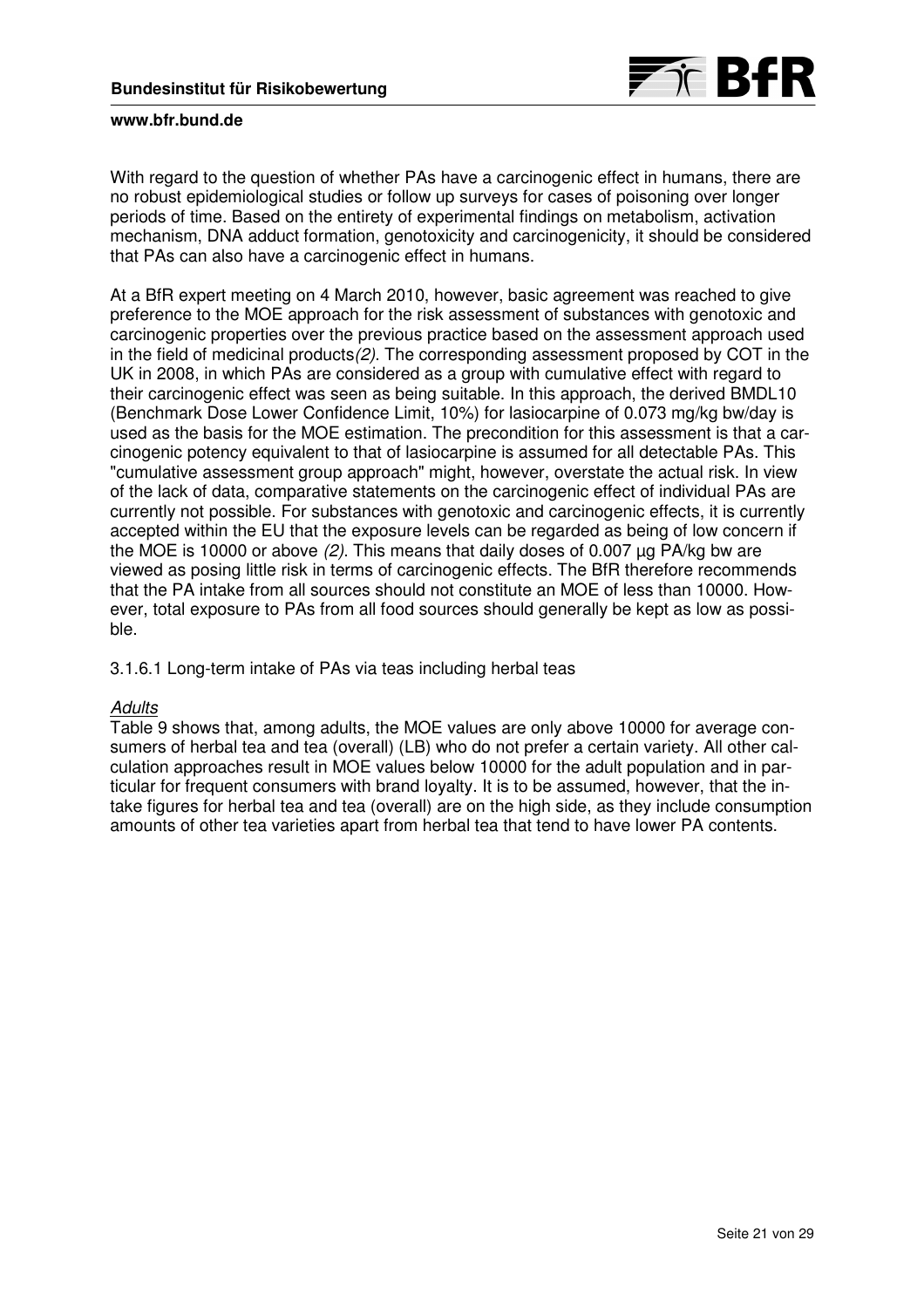

#### Table 9: Long-term intake of PAs (µg/kg bw/d) via consumption of herbal tea and tea by adults **for different calculation models and consumption scenarios**

|                                                                                                             |                                           | <b>PA</b> intake<br>$(\mu g/kg$ bw/d) |                | MOE (based on a BMDL10 of<br>0.073 mg PA/kg bw/day) |                |
|-------------------------------------------------------------------------------------------------------------|-------------------------------------------|---------------------------------------|----------------|-----------------------------------------------------|----------------|
| <b>Consumption scenarios</b>                                                                                | <b>Calculation</b><br>method <sup>1</sup> | <b>Tea</b><br>(overall)               | Herbal-<br>tea | <b>Tea</b><br>(overall)                             | Herbal-<br>tea |
| Scenario 1: Average con-<br>sumer without brand loy-<br>alty                                                | LB.                                       | 0.006                                 | 0.002          | 12268                                               | 36803          |
|                                                                                                             | <b>MB</b>                                 | 0.008                                 | 0.003          | 9362                                                | 28085          |
|                                                                                                             | <b>UB</b>                                 | 0.010                                 | 0.003          | 7373                                                | 22118          |
| Scenario 2: Frequent con-<br>sumer without brand loy-<br>alty                                               | <b>LB</b>                                 | 0.030                                 | 0.018          | 2454                                                | 4089           |
|                                                                                                             | <b>MB</b>                                 | 0.039                                 | 0.023          | 1872                                                | 3121           |
|                                                                                                             | <b>UB</b>                                 | 0.050                                 | 0.030          | 1475                                                | 2458           |
| Scenario 3: Average con-<br>sumer with brand loyalty to<br>highly contaminated herbal<br>teas               | LB.                                       | 0.027                                 | 0.009          | 2699                                                | 8098           |
|                                                                                                             | MВ                                        | 0.029                                 | 0.010          | 2533                                                | 7599           |
|                                                                                                             | <b>UB</b>                                 | 0.031                                 | 0.010          | 2368                                                | 7104           |
| Scenario 4: Frequent con-<br>sumer with brand loyalty to<br>highly contaminated herbal<br>teas (worst case) | LB.                                       | 0.135                                 | 0.081          | 540                                                 | 900            |
|                                                                                                             | <b>MB</b>                                 | 0.144                                 | 0.086          | 507                                                 | 844            |
|                                                                                                             | <b>UB</b>                                 | 0.154                                 | 0.092          | 474                                                 | 789            |

<sup>1</sup> Lower/Medium/Upper bound: see section 3.1.4 and Table 2.

# Children (0.5 months - <5 years of age)

Table 10: Long-term intake of PAs (µg/kg bw/d) via consumption of herbal tea and tea by chil**dren (0.5 months - <5 years of age) for different calculation models and consumption scenarios** 

|                                                                                                             |                                           | <b>PA</b> intake<br>$(\mu g/kg$ bw/d) |                                | MOE (based on a BMDL10 of<br>0.073 mg PA/kg bw/day) |                      |
|-------------------------------------------------------------------------------------------------------------|-------------------------------------------|---------------------------------------|--------------------------------|-----------------------------------------------------|----------------------|
| <b>Consumption scenarios</b>                                                                                | <b>Calculation</b><br>method <sup>1</sup> | Tea<br>(overall)                      | <b>Herbal tea</b><br>+ tea nns | <b>Tea</b><br>(overall)                             | <b>Herbal</b><br>tea |
| Scenario 1: Average con-<br>sumer without brand loyalty                                                     | <b>LB</b>                                 | 0.011                                 | 0.005                          | 6691                                                | 14155                |
|                                                                                                             | <b>MB</b>                                 | 0.014                                 | 0.007                          | 5106                                                | 10802                |
|                                                                                                             | <b>UB</b>                                 | 0.018                                 | 0.009                          | 4021                                                | 8507                 |
| Scenario 2: Frequent con-<br>sumer without brand loyalty                                                    | <b>LB</b>                                 | 0.046                                 | 0.027                          | 1593                                                | 2686                 |
|                                                                                                             | <b>MB</b>                                 | 0.060                                 | 0.036                          | 1216                                                | 2050                 |
|                                                                                                             | <b>UB</b>                                 | 0.076                                 | 0.045                          | 957                                                 | 1614                 |
| Scenario 3: Average con-<br>sumer with brand loyalty to<br>highly contaminated herbal<br>teas               | <b>LB</b>                                 | 0.050                                 | 0.023                          | 1472                                                | 3114                 |
|                                                                                                             | <b>MB</b>                                 | 0.053                                 | 0.025                          | 1382                                                | 2923                 |
|                                                                                                             | <b>UB</b>                                 | 0.057                                 | 0.027                          | 1292                                                | 2732                 |
| Scenario 4: Frequent con-<br>sumer with brand loyalty to<br>highly contaminated herbal<br>teas (worst case) | <b>LB</b>                                 | 0.208                                 | 0.124                          | 351                                                 | 591                  |
|                                                                                                             | <b>MB</b>                                 | 0.222                                 | 0.132                          | 329                                                 | 555                  |
|                                                                                                             | UB                                        | 0.237<br>.                            | 0.141                          | 308                                                 | 519                  |

<sup>1</sup> Lower/Medium/Upper bound: see section 3.1.4 and Table 2.

With children as well (0.5 months - <5 years), MOE values above 10000 are only calculated for average consumers of herbal tea (LB, MB) who do not favour a specific variety. Due to the higher consumption amounts relative to body weight, the PA intake of children is higher than that of adults in the various scenarios. It must be taken into account, however, that (in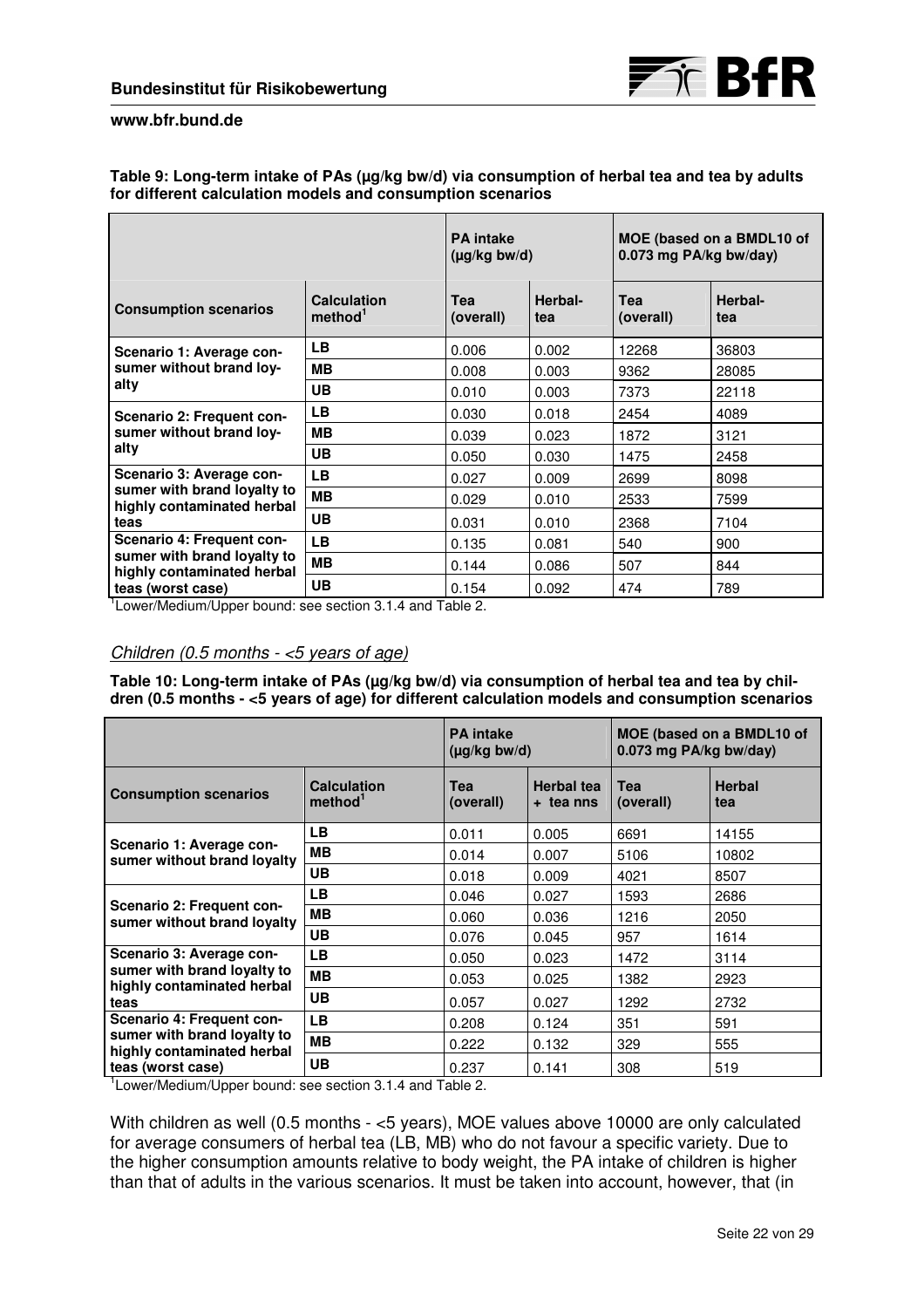

contrast to the situation with adults) the food group "herbal tea" in this case also includes quantities of tea whose variety was not exactly listed in the diet logs. The conservative assumption was made that all these teas are herbal teas.

Overall, therefore, the MOE values in scenario 4 (worst case), in which frequent consumers exclusively consume herbal teas/teas with higher levels of contamination, are considerably below 10000 for both children and adults. It is to be assumed that the intake for "tea (overall)" is overstated, as it includes other consumption amounts of other tea varieties apart from herbal tea (green and black tea, among others) that tend to have lower PA contents. The MOE values for herbal tea infusions are in a range from 900-789 (LB-UB) for adults (Table 9) and a range of 591-519 (LB-UB) for children (Table 10).

With regard to the induction of non-neoplastic damage, a value of 0.1 µg PA (riddelliine)/kg bw/day was derived at which no non-neoplastic damage is yet expected (39, 53). Levels are above this value for children and adults based on the assumptions of scenario 4.

At the same time, however, this exposure scenario where a person drinks a high amount of highly contaminated tea/herbal tea on a daily basis over a long period of time is highly improbable in practice.

3.1.6.2 Short-term intake of PAs in teas including herbal teas

As with long-term intake, children show a far higher PA exposure per kg body weight than the adult population whith regard to short-term PA ingestion (see Table 8). One-time consumption of a herbal tea infusion with high contamination levels is certainly a realistic proposition.

A comparison with the poisoning cases in children outlined in 3.2.1.3.1 (40-42) provides a posibility for dose-related risk estimation. The estimated intake of an alkaloid mixture with riddelliine and retrorsine-N-oxide as the main components led to death in a 2 month-old boy in doses of 3 mg/kg bw/day  $(= 3000 \mu g/kg$  bw/day) over a period of 4 days, while doses of 0.8-1.7 mg/kg bw/day (= 800-1700 µg/kg bw/day) over a period of 14 days resulted in ascites and pleural effusion in a 6 month-old girl, followed by a liver fibrosis 2 months later, which finally developed a liver cirrhosis after 6 months.

The intake for "tea (overall)" might result in an overestimation of exposure, as it includes other tea varieties apart from herbal tea (green and black tea, among others) that tend to have lower PA contents. The "worst case" is therefore assumed to be high consumption of herbal tea with high PA content, where a child would consume 0.655 µg PA/kg bw/day via a herbal tea infusion (Table 8). This supplies a differential of factor 4580 plus for the boy relative to the lethal dose and a differential of between 1221 and 2595 for the girl relative to the dose that caused liver cirrhosis. Therefore, acute damage to health from short-term intake (e.g. over a period of 14 days) of PAs in herbal tea/tea infusions in doses corresponding to the scenarios outlined in Table 7 is considered to be improbable.

In general, various uncertainties have to be taken into account when estimating PA intake. First, there was no differentiation between the consumption of different tea varieties, for example, and this can lead to overestimation or underestimation of the consumption of individual tea varieties. It can be assumed, however, there are no major differences in the amounts of tea consumed, particularly in the case of frequent consumers. It is also not known whether the measured contents reflect the actual distribution of PAs in herbal teas on the German market.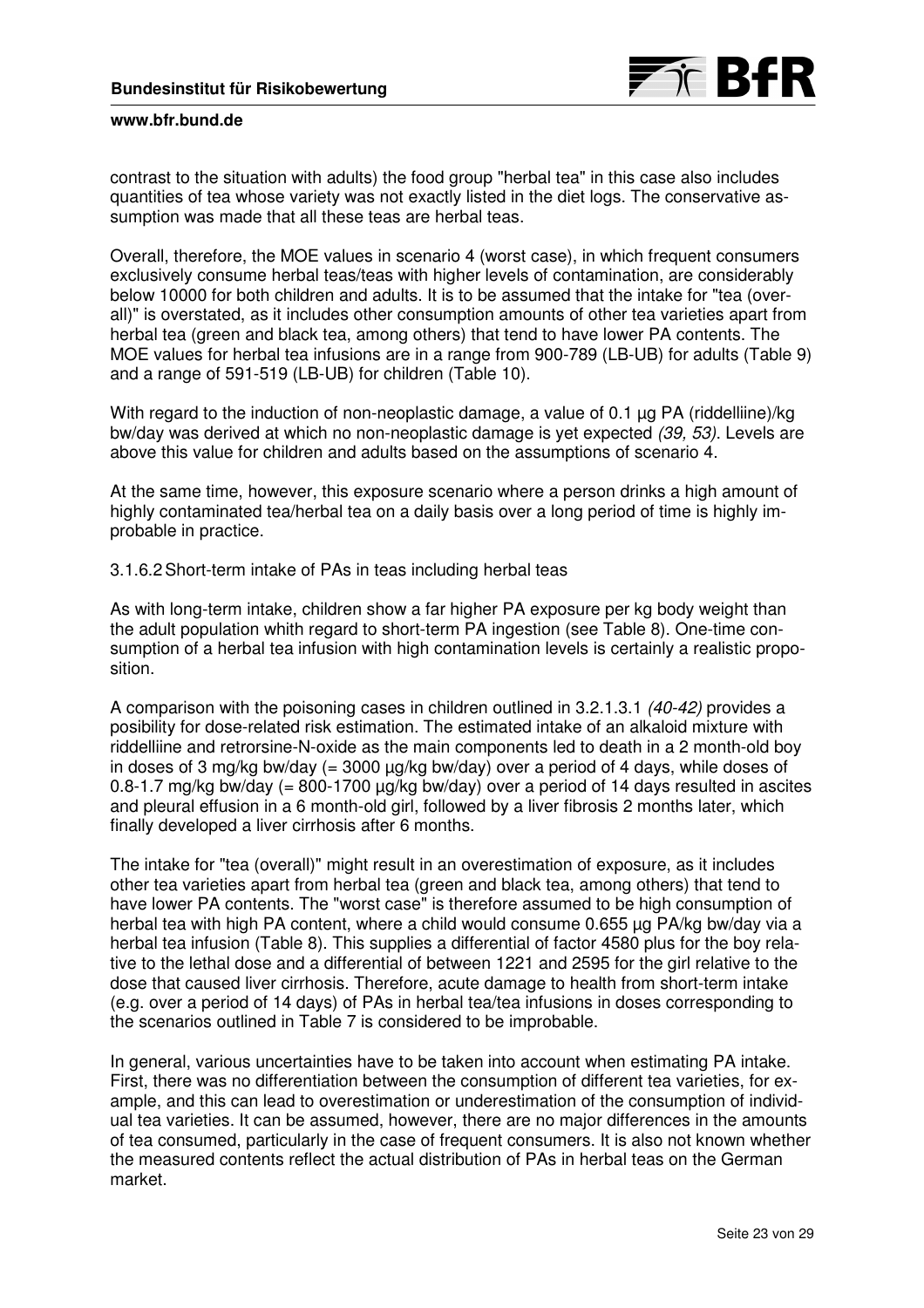

The content of 1,2-unsaturated pyrrolizidine alkaloids measured in the herbal tea and tea samples from different batches vary considerably in both qualitative and quantitative terms. One possible reason is that the plants used to make the herbal teas grew together with various wild herbs containing PAs and that components from the latter contaminated the herbal teas. This appears plausible, as in the past specific salade has been contaminated with plant components containing PAs, namely blossoms and leaves of the common groundsel (Senecio vulgaris L.). The BfR published a corresponding risk assessment in 2007 (11). The increasing spread of Senecio species containing PAs in moderate climate zones was already known (5, 11), and back then the BfR recommended that horticultural and agricultural products be checked for contamination with corresponding plants. At the time, there were good reasons to focus these efforts on lettuce and leaf vegetables as well as herbs, and it was pointed out that it appeared necessary to train harvesting personnel accordingly. It must be taken into account that other wild herbs unrelated to Senecio species containing PAs may contaminate plant material used for food production.

# **3.2 Conclusions, framework for action and measures**

Based on the entirety of experimental findings on metabolism, activation mechanism, DNA adduct formation, genotoxicity and carcinogenicity, it should be considered that PAs can also have a carcinogenic effect in humans. However, the incomplete data basis does not permit any robust statements on the differences between the individual PAs in terms of their carcinogenic potential and their toxicity.

The use of equivalence factors based on the ratio of the LD 50 values measured for i.p. administration of the individual PAs to rats is not considered suitable for assessment of the longer-term exposure to PAs and the resulting risks (in particular carcinogenic effects), as they do not take into account possible differences between individual PAs in terms of toxicokinetics following oral administration and in terms of toxicodynamics following longer-term exposure. The BfR therefore regards PAs as a group of substances with cumulative effect with respect to their carcinogenic effect. It is possible, however, that this "cumulative assessment group approach" overestimates the risk. Using the MOE approach for the risk assessment of substances with genotoxic and carcinogenic properties, an approach which is currently standard in the EU (2), the derived BMDL10 (Benchmark Dose Lower Confidence Limit, 10%) for lasiocarpine of 0.073 mg/kg bw/day is used as the basis for the MOE estimation. It is assumed that the exposure levels can be seen as being of low concern if the MOE is 10000 or above (2). The BfR therefore recommends that considering the PA intake from all sources, an MOE should not fall below 10000. However, total exposure to PAs from all foods should generally be kept as low as possible.

In view of the genotoxic and carcinogenic effects of PAs, efforts should be made to minimise the PA contents in herbal teas and teas in order to minimise the putative higher cancer risk of frequent consumers and in particular of children, whose higher sensitivity to PA-related effects must be taken into account. This measure is also deemed necessary, because possible additional exposure to PAs may occur from other food sources like honey.

Although unexpectedly high PA contents were measured in individual herbal tea and tea samples, an acute health risk is regarded as improbable, even if tea was brewed up with high doses.

Based on the available data, the BfR concludes that the adults and children who belong to the frequent consumers of herbal tea infusions are possibly at increased risk of impaired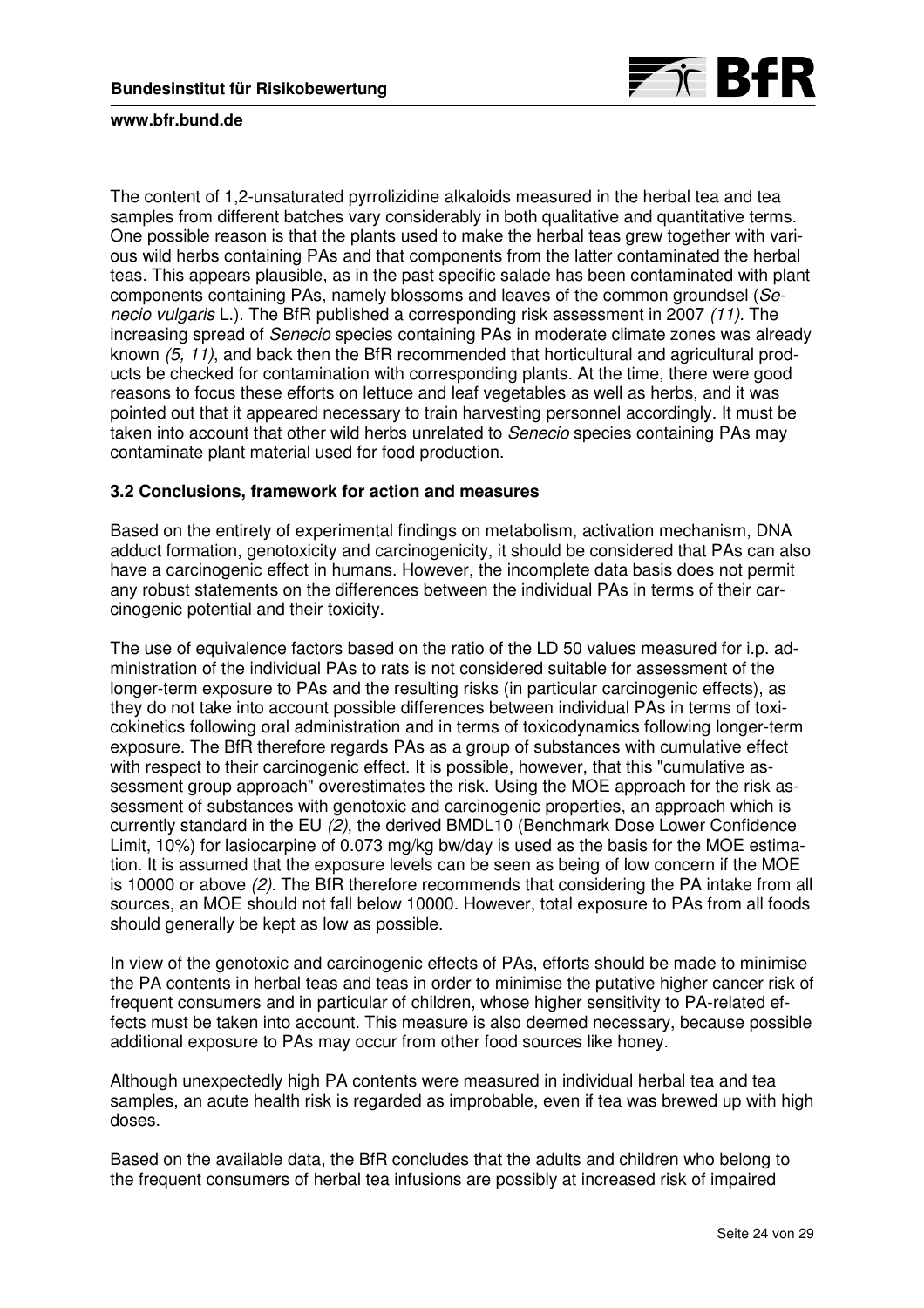

health due to cancer, particularly if they consume products with high PA content over longer periods of time.

It is considered to be a matter of urgency that the economic operators investigate the causes of the contamination. This includes botanical analysis of the plant material to which the occurrence of the PAs found in the herbal tea and tea samples is attributed. The companies in question should evaluate ways to reduce PA content by improving cultivation, harvesting and cleaning methods.

In order to avoid the marketing of contaminated batches and to protect the consumer, it is recommended that herbal tea batches should be checked for PA content prior to marketing.

The BfR also recommends that the food control authorities should analyze the PA content of herbal tea and tea samples. The Institute also recommends the gathering of representative data on PAs in herbal tea and tea samples as part of the food monitoring programme.

The measured data for PA content for the non-representative tea varieties rooibos tea, green tea and black tea is based on only small samples and should be followed up; if necessary, the corresponding measures must be extended to include these tea varieties as well.

The BfR recommends that the Federal Institute for Drugs and Medical Devices should be informed, since the findings may also be of relevance for medicinal teas.

This assessment is based on the data currently available to the BfR. The risk assessment is to be considered preliminary due to the non-representative data sample and the significant gaps in knowledge.

Due to the existing uncertainties discussed, the BfR is currently not able to deduce or even specify a limit value for PAs in herbal tea/tea. The available knowledge on the causes of PA contamination is insufficient, and data on actual consumption of the individual varieties is incomplete. It has not yet been possible to adequately determine any variation between different batches of a product.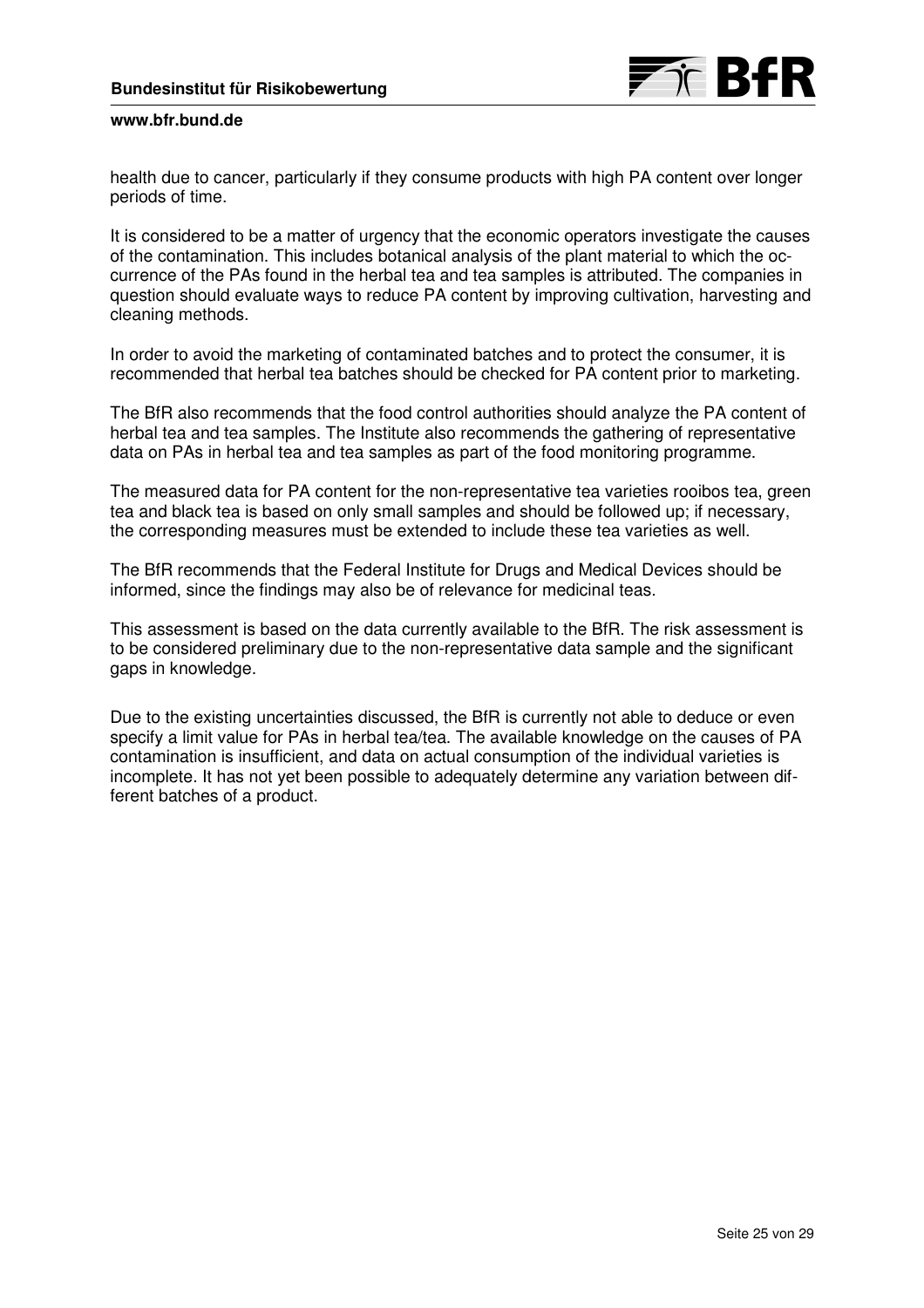

# **References**

- 1. Leitsätze für Tee, teeähnliche Erzeugnisse, deren Extrakte und Zubereitungen vom 02.12.1998 (BMELV) (BAnz. Nr. 66a vom 09.04.99, GMBl. Nr. 11 S. 228 vom 26.04.99).
- 2. EFSA Gutachten des Wissenschaftlichen Ausschusses auf Ersuchen der EFSA in Bezug auf einen harmonisierten Ansatz für die Risikobewertung von Substanzen mit genotoxischen und karzinogenen Eigenschaften. The EFSA Journal **2005,** 282, 1-30.
- 3. WHO IPCS International Programme on Chemical Safety. Environmental Health Criteria 80 **1988**.
- 4. Mattocks, A. R. Chemistry and Toxicology of Pyrrolizidine Alkaloids. Academic Press **1986**.
- 5. JOINT FAO/WHO Discussion Paper on Pyrrolizidine Alkaloids. Food Standard Programme **2011**.
- 6. Wiedenfeld, H.; Roeder, E.; Bouaul, T.; Edgar, J. Pyrrolizidine Alkaloids Structure and Toxcity. V&R Uni Press, Bonn University Press **2008**.
- 7. Teuscher und Lindequist Biogene Gifte; Wissenschaftliche Verlagsgesellschaft Stuttgart: 2010.
- 8. Smith, L. W.; Culvenor, C. C. Plant sources of hepatotoxic pyrrolizidine alkaloids. J Nat. Prod. **1981,** 44 (2), 129-152.
- 9. Hartmann, T.; Witte, L. Chemistry, biology and chemoecology of pyrrolizidine alkaloids. Alkaloids: chemical and Biological Perspectives **1995,** 9, 155-233.
- 10. BfR-Stellungnahme vom Aug. 11, 2011 Risikobewertung von Pyrrolizidinalkaloiden in Honig. http://www.bfr.bund.de/cm/343/analytik-und-toxizitaet-vonpyrrolizidinalkaloiden.pdf
- 11. BfR-Stellungnahme Nr. Salatmischung mit Pyrrolizidinalkaloid-haltigem Greiskraut verunreinigt. http://www.bfr.bund.de/cm/343/salatmischung\_mit\_pyrrolizidinalkaloid\_haltige
- m\_geiskraut\_verunreinigt.pdf 12. Teuscher, E.; Melzig, M. F.; Lindequist, U. Biogene Arzneimittel; Wissenschaftliche Verlagsgesellschaft mbH Stuttgart: 2007; Vol. 6.
- 13. Roeder, E. pyrrolizidinalkaloidhaltige Arzneipflanzen. Deutsche Apotheker Zeitung **1992,** 45 (132), 2427-2435.
- 14. National Institutes of Health TP Technical Report on the Toxicology and Carcinogenesis studies of Riddelliine in F344/N rats and B6C3F1 mice;NIH Publication No. 03-4442; May, 03.
- 15. Pyrrolizidin-Alkaloide, Stufe II Abwehr von Arzneimittelrisiken. Bekanntmachung über die Zulassung und Registrierung von Arzneimitteln. 111 ed.; 1992; p 4805.
- 16. Danninger, T.; Hagemann, U.; Schmidt, V.; Schönhöfer, P. S. Zur Toxizität Pyrrolizidinalkaloidhaltiger Arzneipflanzen. Pharmazeutische Zeitung **1983,** 128 (6), 289-303.
- 17. Xia, Q.; Chou, M. W.; Kadlubar, F. F.; Chan, P. C.; Fu, P. P. Human liver microsomal metabolism and DNA adduct formation of the tumorigenic pyrrolizidine alkaloid, riddelliine. Chem Res Toxicol **2003,** 16 (1), 66-73.
- 18. Wang, Y. P.; Yan, J.; Fu, P. P.; Chou, M. W. Human liver microsomal reduction of pyrrolizidine alkaloid N-oxides to form the corresponding carcinogenic parent alkaloid. Toxicol Lett **2005,** 155 (3), 411-420.
- 19. Xia, Q.; Chou, M. W.; Edgar, J. A.; Doerge, D. R.; Fu, P. P. Formation of DHPderived DNA adducts from metabolic activation of the prototype heliotridinetype pyrrolizidine alkaloid, lasiocarpine. Cancer Lett **2006,** 231 (1), 138-145.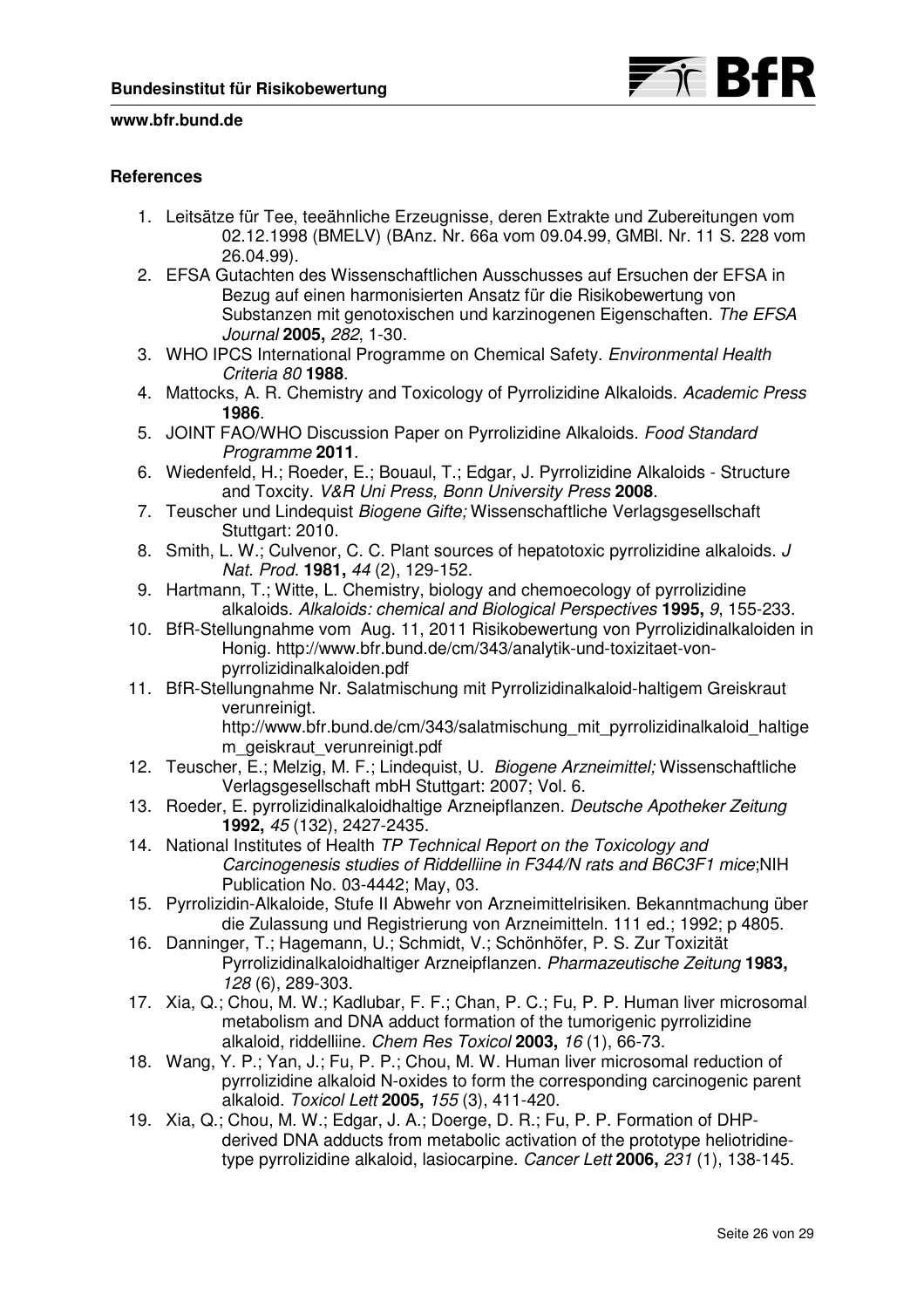



- 20. Fu, P. P.; Xia, Q.; Chou, M. W.; Lin, G. Detection, hepatotoxicity, and tumorigenicity of pyrrolizidine alkaloids in Chinese herbal plants and herbal dietary supplements. Journal of Food and Drug Analysis **2007,** 15 (4), 400-415.
- 21. v Borstel, K.; Witte, L.; Hartmann, T. Pyrrolizidine alkaloid patterns in population of Senecio vulgaris, Senecio vernalis and their hybrids. Phytochemistry **1989,** 28 (6), 1635-1638.
- 22. WHO Evaluation of Carcinogenic Risk of Chemicals to man. IARC Monographs **1976,** 10.
- 23. WHO Evaluation of Carcinogenic Risks to Humans. IARC Monographs **2002,** 82.
- 24. NTP Technical Report Toxicity Studies of Riddelliine administered by gavage to F344/N rats and B6C3P1 mice. NIH Publication No. 94-3350, 1992.
- 25. Kakar, F.; Akbarian, Z.; Leslie, T.; Mustafa, M. L.; Watson, J.; van Egmond, H. P.; Omar, M. F.; Mofleh, J. An outbreak of hepatic veno-occlusive disease in Western afghanistan associated with exposure to wheat flour contaminated with pyrrolizidine alkaloids. J Toxicol **2010,** 2010, 313280.
- 26. Roeder, E. Wie verbreitet und wie gefährlich sind Pyrrolizidinalkaloide? Pharmazie in unserer Zeit **1984,** 13 (2).
- 27. Pohlenz, J.; Lüthi, J. Auftreten einer Pyrrolizidinalkaloid-Zirrhose beim Rind nach Aufnahme von Senecio alpinus (Alpenkreuzkraut). Wochenzeitschrift **1981,** 111 (24).
- 28. Kim, H. Y.; Stermitz, F. R.; Li, J. K.; Coulombe, R. A., Jr. Comparative DNA crosslinking by activated pyrrolizidine alkaloids. Food Chem Toxicol **1999,** 37 (6), 619-625.
- 29. Brown, P. H. Seneciosis or grass staggers of horses in Basutoland. Bull. epiz. Dis. Afr. **1956,** 4, 285.
- 30. Bull, L. B.; Culvenor, C. C.; Dick, A. T. The pyrrolizidine alkaloids. Their chemistry, pathogenicity and other biological properties. North Holland Publishing Company **1968**.
- 31. Sedlmaier, H.; Dahme, E.; Schiefer, B. Frühveränderungen an der Rattenleber nach Fütterung von Senecio vulgaris (Kreuzkraut) und von p-Dimethylaminoazobenzol (Buttergelb). Zbl. Vet. Med. **1959,** 6, 854-871.
- 32. Poison Information, senecio vulgaris. 2013.
- 33. Altaee, M. Y.; Mahmood, M. H. An outbreak of veno-occlusive disease of the liver in northern Iraq. Eastern Mediterranean Health Journal **1998,** 4 (1), 142-148.
- 34. Huxtable, R. J. Herbal teas and toxins: novel aspects of pyrrolizidine poisoning in the United States. Perspect Biol Med **1980,** 24 (1), 1-14.
- 35. NTP, 1. Bioassay of Lasiocarpine for possible carcinogenicity. NTP Technical Report 39, 1-66.
- 36. WHO; 1983 IARC Monographs on the Evaluation of the Carcinogenic Risk of Chemicals to Humans; Volume 31.
- 37. WHO; 1987 IARC Monographs on the Evaluation of Carcinogenic Risks to Humans, Volumes 1-42, Supplement 7.
- 38. Fu, P. P.; Xia, Q. S.; Lin, G.; Chou, M. W. Pyrrolizidine alkaloids Genotoxicity, metabolism enzymes, metabolic activation, and mechanisms. Drug Metabolism Reviews **2004,** 36 (1), 1-55.
- 39. COT Statement on Pyrrolizidine Alkaloids in Food; 2008. Food Standard Agency.
- 40. Huxtable, R. J. Herbal Teas and Toxins Novel Aspects of Pyrrolizidine Poisoning in the United-States. Perspectives in Biology and Medicine **1980,** 24 (1), 1-14.
- 41. Fox, D. W.; Hart, M. C.; Bergeson, P. S.; Jarrett, P. B.; Stillman, A. E.; Huxtable, R. J. Pyrrolizidine (Senecio) Intoxication Mimicking Reye Syndrome. Journal of Pediatrics **1978,** 93 (6), 980-982.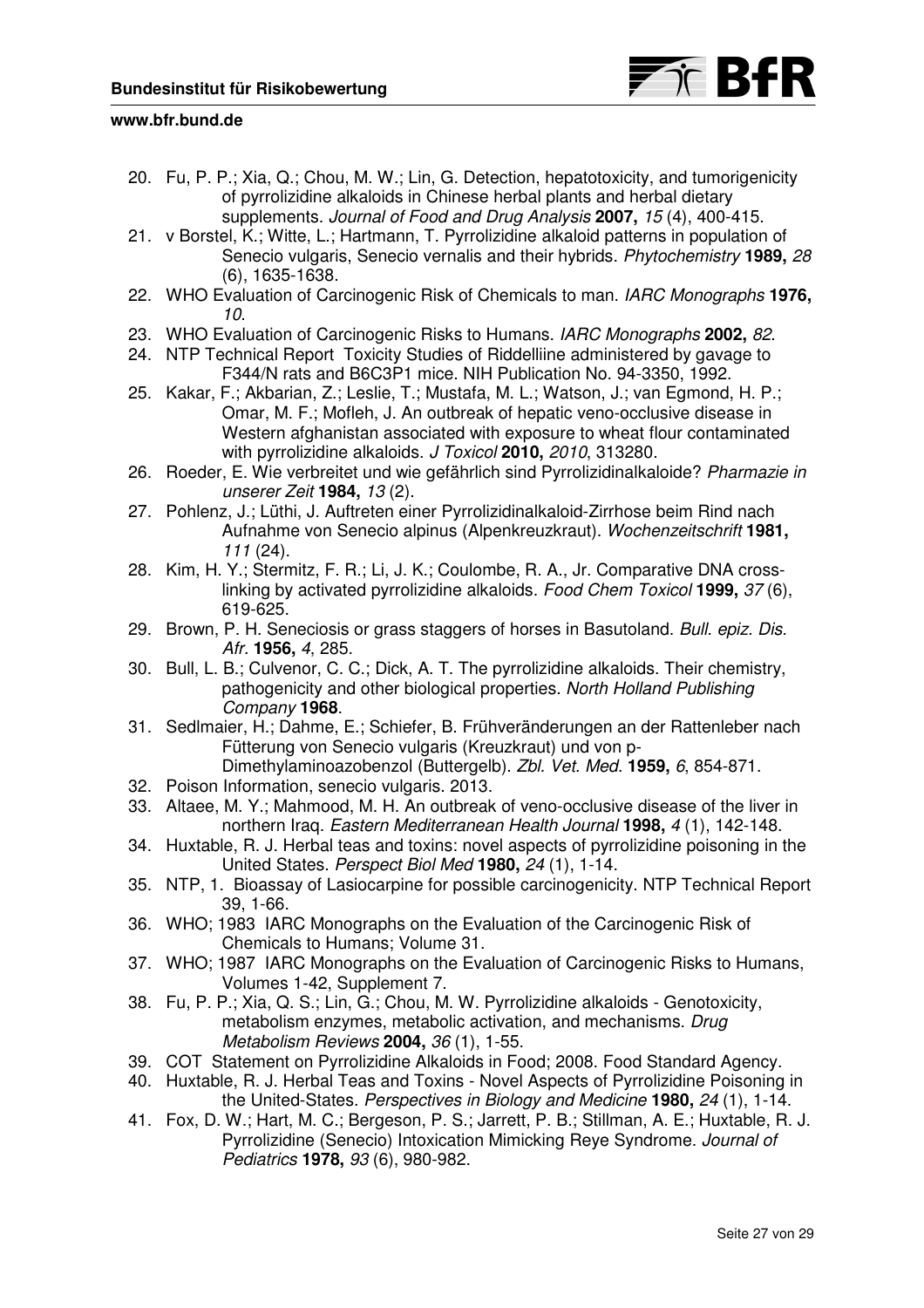

- 42. Stillman, A. E.; Huxtable, R.; Consroe, P.; Kohnen, P.; Smith, S. Hepatic Veno-Occlusive Disease Due to Pyrrolizidine (Senecio) Poisoning in Arizona. Gastroenterology **1977,** 73 (2), 349-352.
- 43. Ridker, P. M.; Ohkuma, S.; Mcdermott, W. V.; Trey, C.; Huxtable, R. J. Hepatic Venocclusive Disease Associated with the Consumption of Pyrrolizidine-Containing Dietary-Supplements. Gastroenterology **1985,** 88 (4), 1050-1054.
- 44. Culvenor, C. C. J.; Edgar, J. A.; Smith, L. W.; Kumana, C. R.; Lin, H. J. Heliotropium-Lasiocarpum Fisch and Mey Identified As Cause of Venoocclusive Disease Due to A Herbal Tea. Lancet **1986,** 1 (8487), 978.
- 45. Kumana, C. R.; Ng, M.; Lin, H. J.; Ko, W.; Wu, P. C.; Todd, D. Hepatic Veno-Occlusive Disease Due to Toxic Alkaloid in Herbal Tea. Lancet **1983,** 2 (8363), 1360-1361.
- 46. Kumana, C. R.; Ng, M.; Lin, H. J.; Ko, W.; Wu, P. C.; Todd, D. Herbal Tea Induced Hepatic Veno-Occlusive Disease - Quantification of Toxic Alkaloid Exposure in Adults. Gut **1985,** 26 (1), 101-104.
- 47. Datta, D. V.; Khuroo, M. S.; Mattocks, A. R.; Aikat, B. K.; Chhuttani, P. N. Herbal Medicines and Veno-Occlusive Disease in India. Postgraduate Medical Journal **1978,** 54 (634), 511-515.
- 48. Tandon, B. N.; Tandon, R. K.; Tandon, H. D.; Narndranathan, M.; Joshi, Y. K. Epidemic of Veno-Occlusive Disease of Liver in Central India. Lancet **1976,** 2 (7980), 271-272.
- 49. Krishnamurthi, D.; Krishnaswamy, K.; Nagarajan, V.; Krishnamachari, K. A. V. R.; Bhat, R. V. Aetiopathogenesis of endemic ascites in Surguja district of Madhya Pradesh. Indian Journal of Medical Research **2013,** 65 (5), 672-678.
- 50. Mohabbat, O.; Srivastava, R. N.; Younos, M. S.; Merzad, A. A.; Sediq, G. G.; Aram, G. N. Outbreak of Hepatic Veno-Occlusive Disease in Northwestern Afghanistan. Lancet **1976,** 2 (7980), 269-271.
- 51. ANZFA (Australia New Zealand Food Authority); 2001. Pyrrolizidine Alkaloids in Food. A Toxicological Review and Risk Assessment. Technical report series no.2. Canberra, Australia (http://www.foodstandards.gov.au/\_srcfiles/TR2.pdf).
- 52. DFG Senatskommission zur Beurteilung der gesundheitlichen Unbedenklichkeit von Lebensmitteln (SKLM), Stellungnahme zu Pyrrolizidinalkaloiden in Honigen, Imkereierzeugnissen und Pollenprodukten, Beschluss vom 8. Nov. 2002 (URL:

http://www.dfg.de/aktuelles\_presse/reden\_stellungnahmen/2003/download/skl m\_pa\_honig\_170403end.pdf ; Stand 24.09.2009).

- 53. RIVM 2005. Advisory report on pyrrolizidine alkaloids in herb preparations. 2013. 54. EFSA Opinion of the Scientific Panel on Contamiants in the Food Chain on a request from the European Commission related to Pyrrolizidine Alkaloids as undesirable substances in Animal Feeds. The EFSA Journal **2007,** 447, 1-51.
- 55. EFSA Panel on Contaminants in the Food Chain (CONTAM); Scientific Opinion on Pyrrolizidine alkaloids in food and feed. The EFSA Journal **2011,** 9(11):2004, 134.
- 56. DIN ISO 32645:1994 Chemical Analsysis; Decision limit, Detection limit and determination limit, Estimation in case of repeatability, terms, methods, evaluation. Deutsches Institut für Normung DIN **1994**.
- 57. European Commission Commission Dicision 2002/657/EC implementing Council Directive 96/23/EC concerning the performance of analytical methods and the interpretation of results. Official Journal of the European Communities **2002,** L221, 8-36.